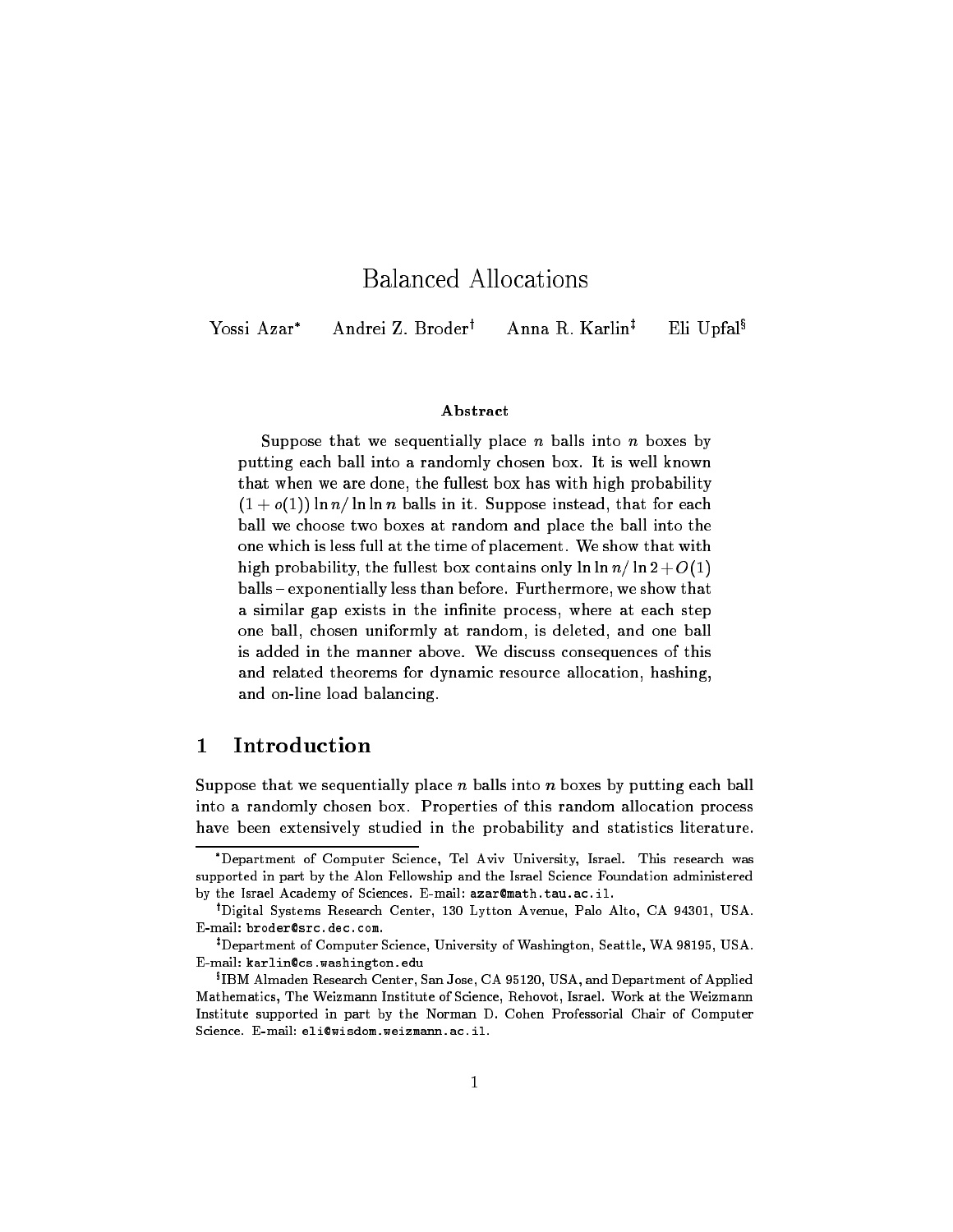(See e.g. [20, 17].) One of the classical results in this area is that when the process has terminated, the fullest box has, with high probability ,  $(1 +$  $o(1))$  ln  $n/$  ln ln  $n$  balls in it<sup>2</sup>.

Consider a variant of the process above whereby each ball comes with d possible destinations, chosen independently and uniformly at random. (Hence the d destinations are not necessarily distinct.) The ball is placed in the least full box among the d possible locations. Surprisingly, even for  $d = 2$ , when the process terminates the fullest box has only  $\ln \ln n / \ln 2 + O(1)$  balls in it. Thus, this apparently minor change in the random allocation process results in an exponential decrease in the maximum occupancy per location. The analysis of this process is summarized as follows

**Theorem 1** Suppose that m balls are sequentially placed into n boxes. Each ball is placed in the least full box, at the time of the placement, among d boxes,  $d > 2$ , chosen independently and uniformly at random. Then after all the balls are placed

- $\bullet$  With high probability, as  $n \rightarrow \infty$  and  $m > n$ , the number of balls in the fullest box is  $(1 + o(1)) \ln \ln n / \ln d + \Theta(m/n)$ .
- $\bullet$  In particular, with high probability, as  $n\rightarrow\infty$  and  $m=n$ , the number of balls in the fullest box is  $\ln \ln n / \ln d + \Theta(1)$ .
- Any other on-line strategy that places each ball into one of d randomly chosen boxes, results in stochastically more balls<sup>-</sup> in the fullest box.

It is also interesting to study the infinite version of the random allocation process. There, at each step a ball is chosen uniformly at random and removed from the system, and a new ball appears. The new ball comes with d possible destinations, chosen independently at random, and it is placed into the least full box among these d possible destinations.

The analysis of the case  $d=1$  in this infinite stochastic process is simple since the location of any ball does not depend on the locations of other balls in the system. Thus, for  $d = 1$ , in the stationary distribution, with high probability the fullest box has  $\Theta(\log n / \log \log n)$  balls. The analysis of the case  $d > 2$  is significantly harder, since the locations of the current n balls might depend on the locations of balls that are no longer in the system. We prove that when  $d \geq 2$ , in the stationary distribution, the fullest box has

<sup>&</sup>lt;sup>1</sup>We say that an event  $\mathcal E$  occurs with high probability if  $\Pr(\mathcal E) = 1 - o(1)$ .

<sup>&</sup>lt;sup>-</sup>G. Gonnet [16] has proven a more accurate result,  $1 - (n) - 3/2 + o(1)$ .

 $\,$  by this we mean that for any other strategy and any  $\kappa$  the probability that the number of balls in the fullest box is greater than  $k$  is at least the probability that the number of balls in the fullest box is greater than  $k$  under the greedy strategy. See Corollary 8.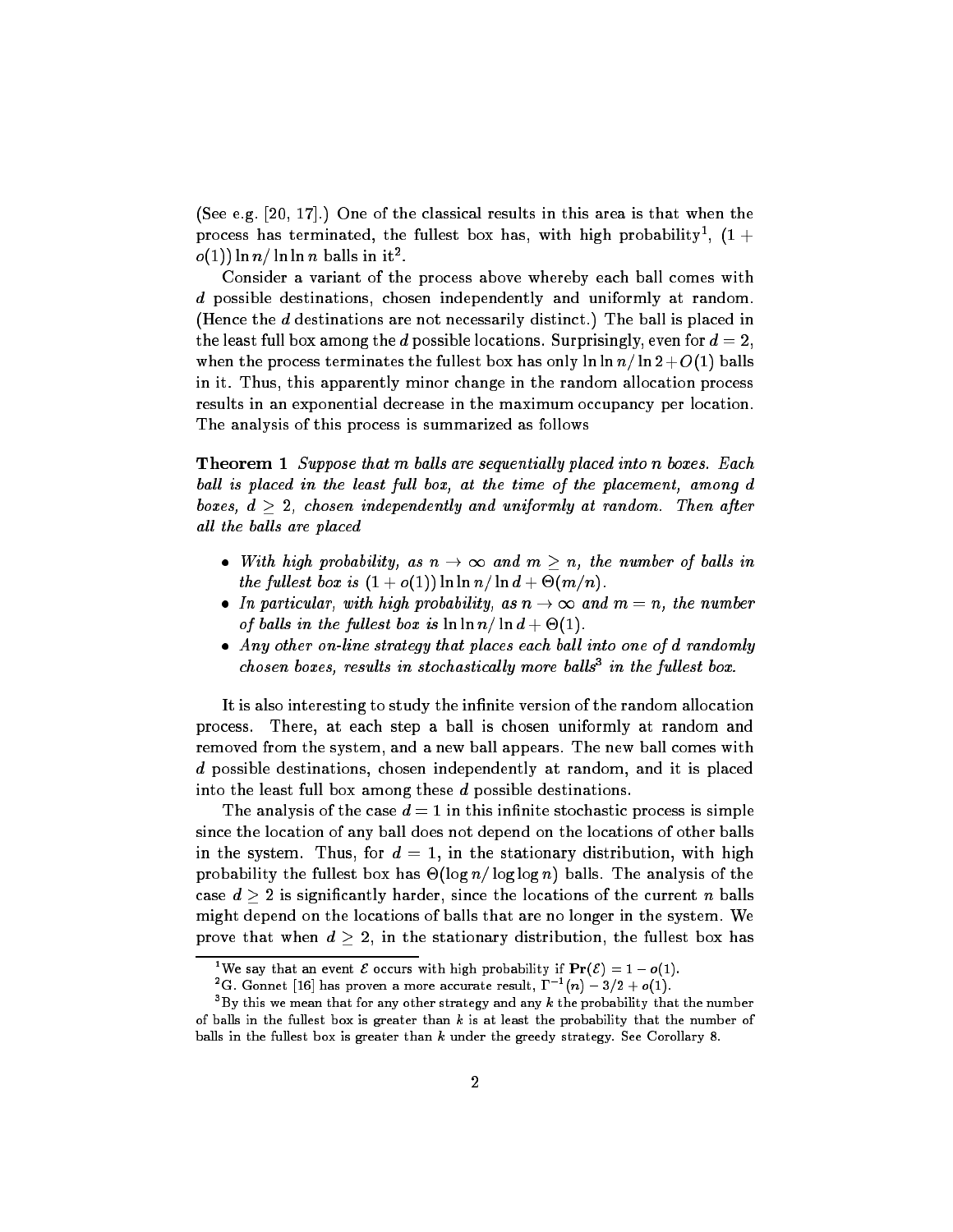$\ln \ln n / \ln d + O(1)$  balls, with high probability. Thus, the same exponential gap holds in the infinite process. Theorem 2 is proven in section 4.

**Theorem 2** Consider the infinite process with  $d > 2$ , starting at time 0 in an arbitrary state. There is a constant c such that for any fixed  $T >$ cn<sup>2</sup> log log n, the fullest box at time T contains, with high probability, less than  $\ln \ln n/\ln d+O(1)$  balls. Thus, in the stationary distribution, with high probability, no box contains more than  $\ln \ln n / \ln d + O(1)$  balls.

Karp, Luby, and Meyer auf der Heide [18] were the first to notice a dramatic improvement when switching from one hash function to two in the context of PRAM simulations. In fact it is possible to use a result from [18] to derive a weaker form of our static upper bound. (For details see [7].)

A preliminary version of this paper has appeared in [7]. Subsequently, Adler, Chakrabarti, Mitzenmacher, and Rasmussen [1] analyzed parallel implementation of the balanced allocation mechanism and obtained interesting communication vs. load tradeoffs.

A related question was considered by Broder, Frieze, Lund, Phillips, and Reingold [10]. In their model the set of choices is such that there is a placement that results in maximum load equal to one. The question they analyse is what is the expected maximum load under a random order of insertion under the greedy strategy.

More recent results, based on the balanced allocation paradigm have appeared in [23, 24, 25, 12].

### 1.1 Applications

Our results have a number of interesting applications to computing problems. We elaborate here on three of them:

Dynamic Resource Allocation. Consider a scenario in which a user or a process has to choose on-line between a number of identical resources (choosing a server to use among the servers in a network; choosing a disk to store a directory; etc.). To find the least loaded resource, users may check the load on all resources before placing their requests. This process is expensive, since it requires sending an interrupt to each of the resources. A second approach is to send the task to a random resource. This approach has minimum overhead, but if all users follow it, the difference in load between different servers will vary by up to a logarithmic factor. Our analysis suggests a more efficient solution. If each user samples the load of two resources and sends his request to the least loaded, the total overhead is small, and the load on the n resources varies by only a  $O(\log \log n)$  factor.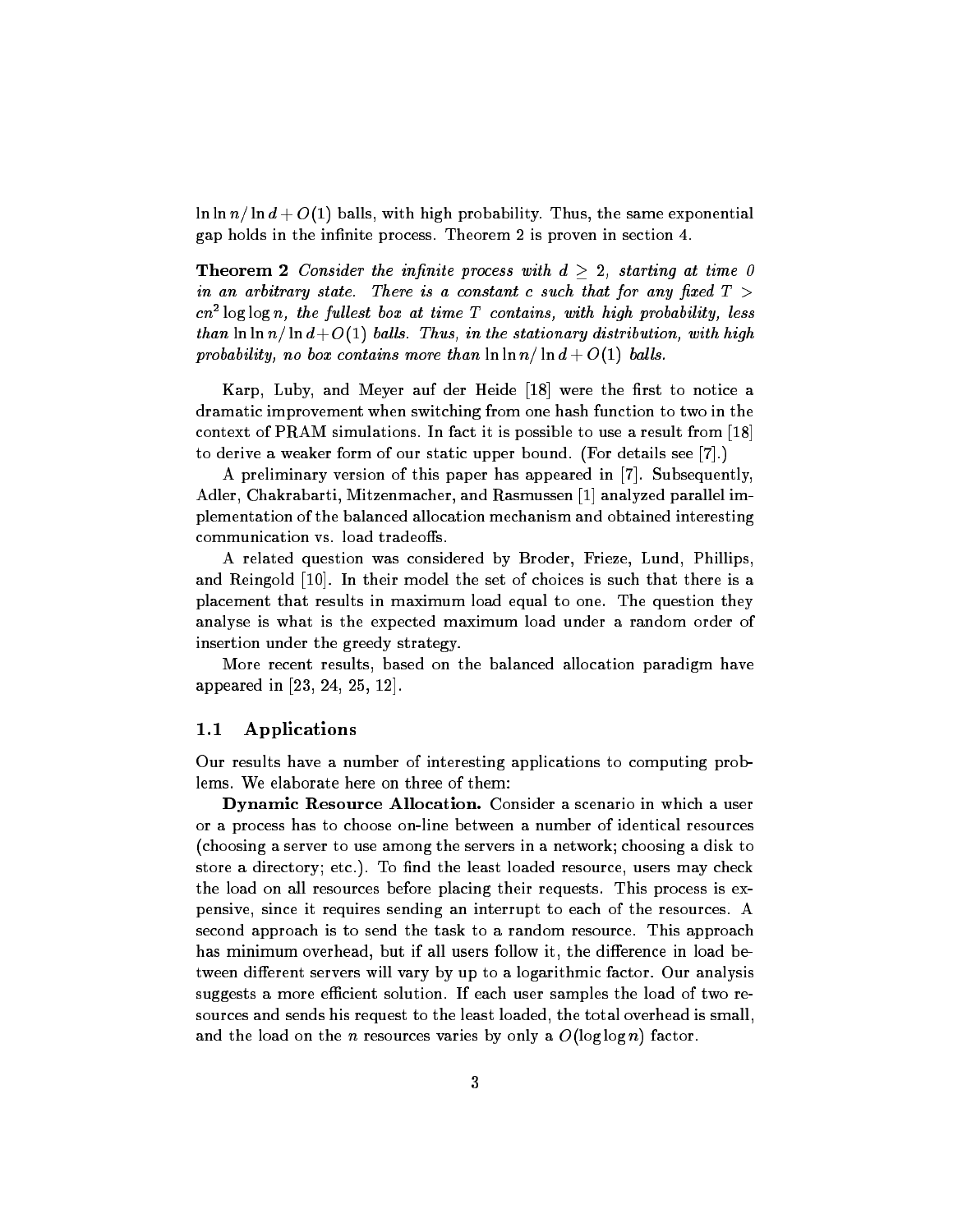**Hashing.** The efficiency of a hashing technique is measured by two parameters: the expected and the maximum access time. Our approach suggests a simple hashing technique, similar to hashing with chaining. We call it 2-way chaining. It has  $O(1)$  expected, and  $O(\log \log n)$  maximum access time. We use two random hash functions. The two hash functions define two possible entries in the table for each key. The key is inserted to the least full location, at the time of the insertion. Keys in each entry of the table are stored in a linked list. Assume that  $n$  keys are sequentially inserted by this process into a table of size  $n$ . As shown in Section 5, the expected insertion and look-up time is  $O(1)$ , and our analysis summarized above, immediately implies that with high probability the maximum access time is  $\ln \ln n / \ln 2 + O(1),$  versus the  $\Theta(\log n / \log \log n)$  time when only one random hash function is used.

An advantage of our scheme over some other known techniques for reducing worst case behavior of hashing (e.g. [14, 13, 11]) is that it uses only two hash functions, it is easy to parallelize, and does not involve re-hashing of data. Other commonly used schemes partition the available memory into multiple tables, and use a different hash function in each table. For example, the Fredman, Komlos, Szemeredi scheme for perfect hashing [14], uses up to n different hash functions to get  $O(1)$  worst case access time (not on-line however), and the algorithm of Broder and Karlin [11] uses  $O(\log \log n)$  hash functions to achieve  $O(\log \log n)$  maximum access time, on-line, but using re-hashings.

Karp, Luby, and Meyer auf der Heide [18] studied the use of two hash functions in the context of PRAM simulations. Other PRAM simulations using multiple hash functions were developed and analyzed in [21].

Competitive On-line Load Balancing. Consider the following online load balancing problem: We are given a set of  $n$  servers and a sequence of arrivals and departures of tasks. Each task comes with a list of servers on which it can be executed. The load balancing algorithm has to assign each task to a server on-line, with no information on future arrivals and departures of tasks. The goal of the algorithm is to minimize the maximum load on any server. The quality of an on-line algorithm is measured by the competitive ratio: the ratio between the maximum load it achieves and the maximum load achieved by the optimal off-line algorithm that knows the whole sequence in advance. This load balancing problem models for example, communication in heterogeneous networks containing workstations, I/O devices, etc. Servers correspond to communication channels and tasks to requests for communication links between devices. A network controller must coordinate the channels so that no channel is too heavily loaded.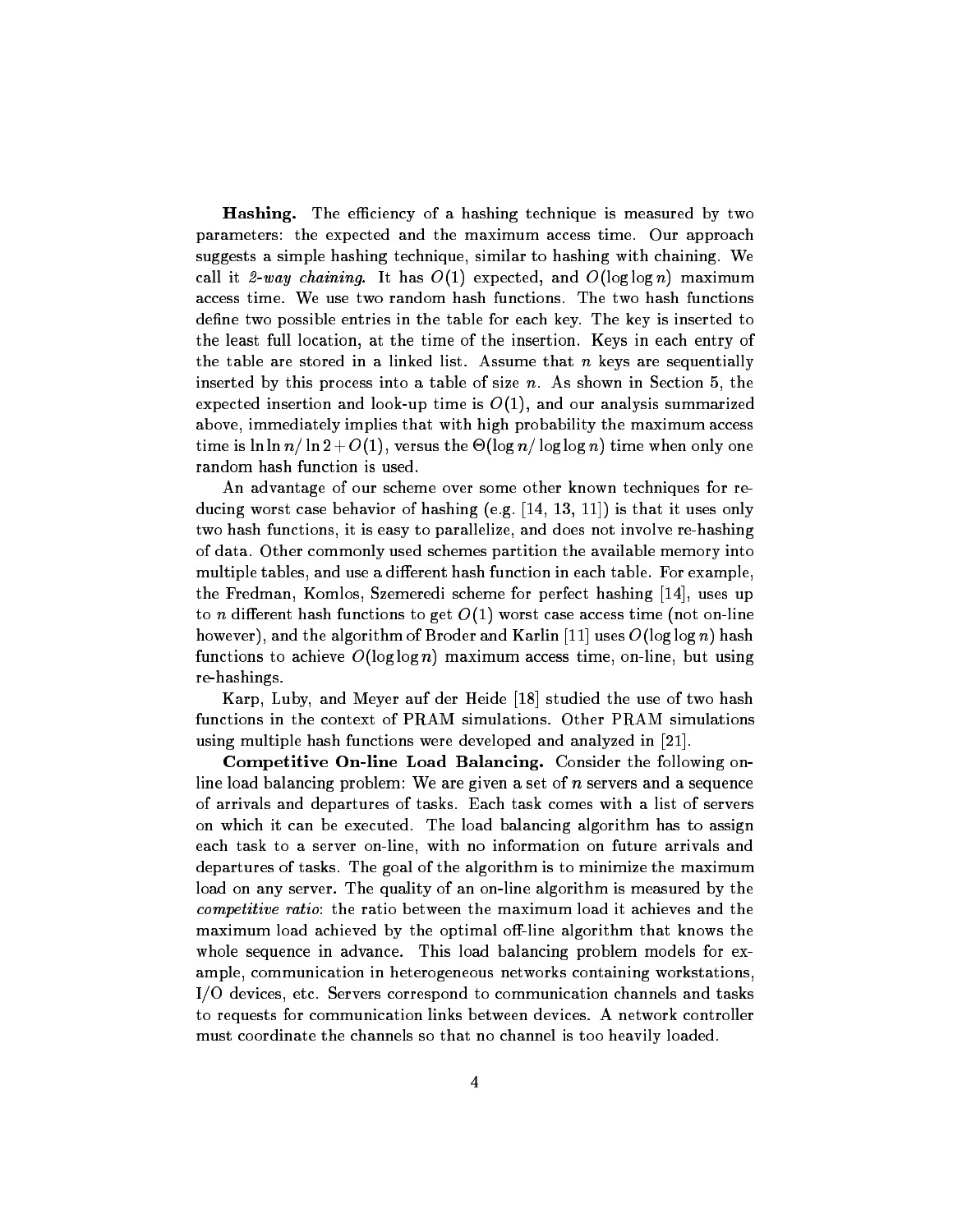On-line load balancing has been studied extensively against worst-case adversaries [9, 6, 5, 3, 8, 4]. For permanent tasks (tasks that arrive but never depart), Azar, Naor and Rom [9] showed that the competitive ratio of the greedy algorithm is  $\log n$  and that no algorithm can do better. For temporary tasks (tasks that depart at unpredictable times), the works of Azar, Broder and Karlin [6] and Azar, Kalyanasundaram, Plotkin, Pruhs and Waarts [8] show that there is an algorithm with competitive ratio  $\Theta(\sqrt{n})$ and that no algorithm can do better.

It is interesting to compare these high competitive ratios, obtained from inputs generated by an adversary, to the competitive ratio against randomly generated inputs. Our results show that under reasonable probabilistic assumptions the competitive ratios for both permanent and temporary tasks are signicantly better. In the case of permanent tasks, if the set of servers on which a task can be executed is a small set (that is, constant size  $\geq 2$ ) chosen at random, the competitive ratio decreases from  $\Theta$ (log n) to  $\Theta$ (log log n). In the case of temporary tasks, if we further assume that at each time step a randomly chosen existent task is replaced by a new task, then at any fixed time the ratio between the maximum online load and the maximum offline load is  $\Theta$ (log log n) with high probability. Further details are presented in Section 6.

#### 2**Definitions and Notation**

We consider two stochastic processes: the finite process and the infinite process.

The Finite Process. There are  $n$  boxes, initially empty, and  $m$  balls. Each ball is allowed to go into  $d \geq 1$  boxes chosen independently and uniformly at random. The balls arrive one by one, and a *placement algorithm* must decide on-line (that is, without knowing what choices are available to future balls) in which box to put each ball as it comes. Decisions are irrevocable. We will subsequently refer to this setup as a  $(m, n, d)$ -problem.

**The Infinite Process.** There are n boxes, initially containing n balls in an arbitrary state. (For example, all the balls could be in one box.) At each step, one random ball is removed, and one new ball is added; the new ball is allowed to go into  $d > 1$  boxes chosen independently and uniformly at random. Once again, a placement algorithm must decide on-line (that is, without knowing what choices are available to future balls and without knowing which ball will be removed at any future time) in which box to put each arriving ball. Decisions are irrevocable.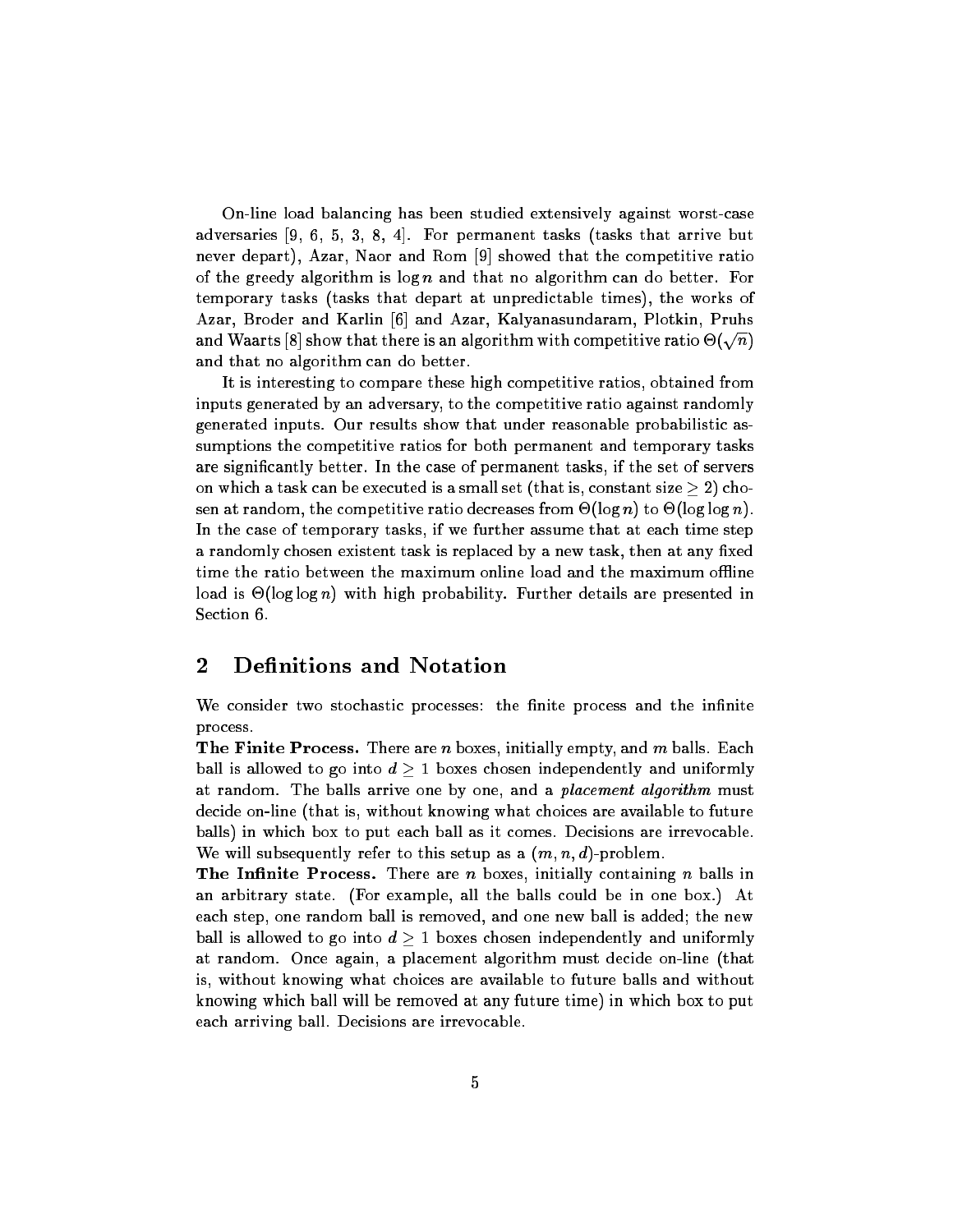We use the following notations for the random variables associated with a placement algorithm  $A$ . Note that the state at time  $t$  refers to the state immediately after the placement of the t'th ball.

- $\lambda_j^A(t)$  called the *load* of box  $j$ , is the number of balls in box  $j$  at time  $t,$ resulting from algorithm A.
- $\nu_k^A(t)$  is the number of boxes that have load  $k$  at time  $t.$
- $\nu^A_{>k}(t)$  is the number of boxes that have load  $\geq k$  at time  $t,$  that is  $\nu^A_{>k}(t)=0$  $\sum_{i>k} \nu_i^A(t)$ .
	- $h^A_t$  called the  $\mathit{height}$  of ball  $t$  (= the ball that arrives at time  $t),$  is the number of balls at time  $t$  in the box where ball  $t$  is placed. In other words, the first ball to be placed in a particular box has height 1, the second ball has height 2, etc.
- $\mu_k^A(t)$  is the number of balls that have height k at time t.
- $\mu_{\geq k}^A(t)$  is the number of balls that have height  $\geq k$  at time  $t,$  i.e.  $\mu_{\geq k}^A(t)=0$  $\sum_{i>k}\mu_i^A(t)$  .

We omit the superscript  $A$  when it is clear which algorithm we are considering. Constants were chosen for convenience, and we made no attempts to optimize them.

Algorithm GREEDY assigns ball  $j$  to the box that has the lowest load among the  $d$  random choices that  $j$  has. We use the superscript  $G$  for GREEDY.

The basic intuition behind the proofs that follow is simple: Let  $p_i =$  $\mu_{\geq i}/n$ . Since the available choices for each ball are independent, and  $\nu_{\geq i} \leq$  $\mu_{\geq i}$ , we roughly have ("on average" and disregarding conditioning)  $p_{i+1} \leq$  $p_i^d$ , which implies a doubly exponential decrease in  $p_i$ , once  $\mu_{\geq i} < n/2.$  Of course the truth is that  $\mu_{\geq i+1}$  is strongly dependent on  $\mu_{\geq i}$  and a rather complex machinery is required to construct a correct proof.

#### 3 The Finite Process

We use the notation  $B(n, p)$  to denote a binomially distributed random variable with parameters  $n$  and  $p$ , and start with the following standard lemma, whose proof is omitted.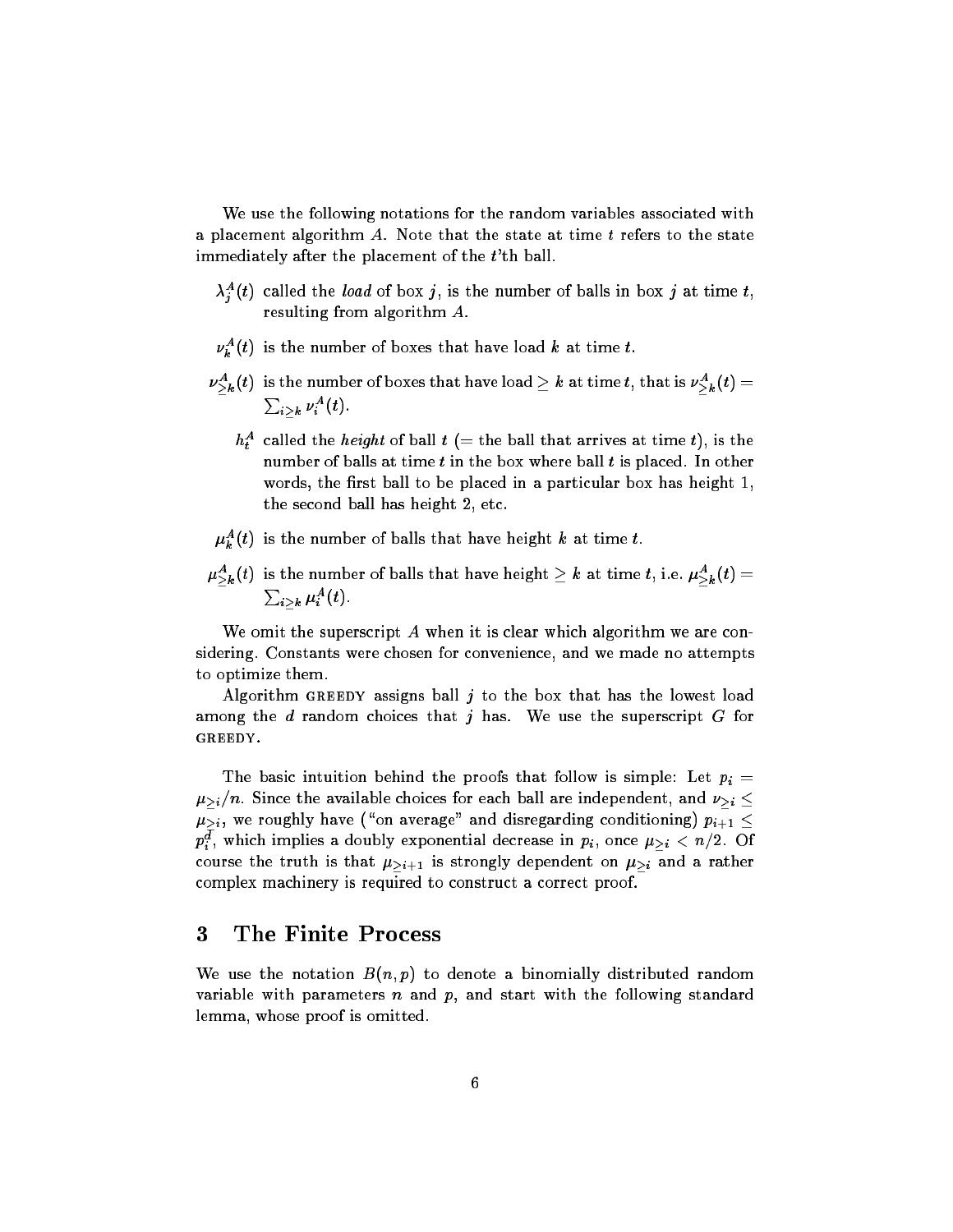**Lemma 3** Let  $X_1, X_2, \ldots, X_n$  be a sequence of random variables with values in an arbitrary domain, and let  $Y_1, Y_2, \ldots, Y_n$  be a sequence of binary random variables, with the property that  $Y_i = Y_i(X_1, \ldots, X_i)$ . If

$$
\mathbf{Pr}(Y_i=1\mid X_1,\ldots,X_{i-1})\leq p,
$$

then

$$
\mathbf{Pr}(\sum Y_i \geq k) \leq \mathbf{Pr}(B(n,p) \geq k)
$$

and similarly if

$$
\mathbf{Pr}(Y_i=1\mid X_1,\ldots,X_{i-1})\geq p,
$$

then

$$
\mathbf{Pr}(\sum Y_i \leq k) \leq \mathbf{Pr}(B(n,p) \leq k)
$$

 $\Box$ 

We now turn to the analysis of the finite process. In what follows, we omit the argument t, when  $t = m$ , that is, when the process terminates. In the interest of a clearer exposition, we start with the case  $m = n$ , although the general case (Theorem 9) subsumes it.

Theorem 4 The maximum load achieved by the GREEDY algorithm on a random  $(n, n, d)$ -problem is less than  $\ln \ln n / \ln d + O(1)$  with high probability.

Proof: Since the d choices for a ball are independent, we have

$$
\mathbf{Pr}(h_t \geq i+1 \mid \nu_{\geq i}(t-1)) = \frac{(\nu_{\geq i}(t-1))^d}{n^d}.
$$

Let  $\mathcal{E}_i$  be the event that  $\nu_{\geq i}(n) \leq \beta_i$  where  $\beta_i$  will be exposed later. (Clearly,  $\mathcal{E}_i$  implies that  $\nu_{\geq i}(t) \leq \beta_i$  for  $t = 1, \ldots, n$ .) Now fix  $i \geq 1$  and consider a series of binary random variables  $Y_t$  for  $t = 2, \ldots, n$ , where

$$
Y_t = 1 \text{ iff } h_t \geq i+1 \text{ and } \nu_{\geq i}(t-1) \leq \beta_i.
$$

 $(Y_t$  is 1 if the height of the ball t is  $\geq i + 1$  despite the fact that the number of boxes that have load  $\geq i$  is less than  $\beta_i$ .)

Let  $\omega_j$  represent the choices available to the j'th ball. Clearly

$$
\mathbf{Pr}(Y_t = 1 \mid \omega_1, \ldots, \omega_{t-1}) \leq \frac{\beta_i^d}{n^d} \stackrel{def}{=} p_i.
$$

Thus we can apply Lemma 3 to conclude that

$$
\mathbf{Pr}(\sum Y_t \geq k) \leq \mathbf{Pr}(B(n, p_i) \geq k). \tag{1}
$$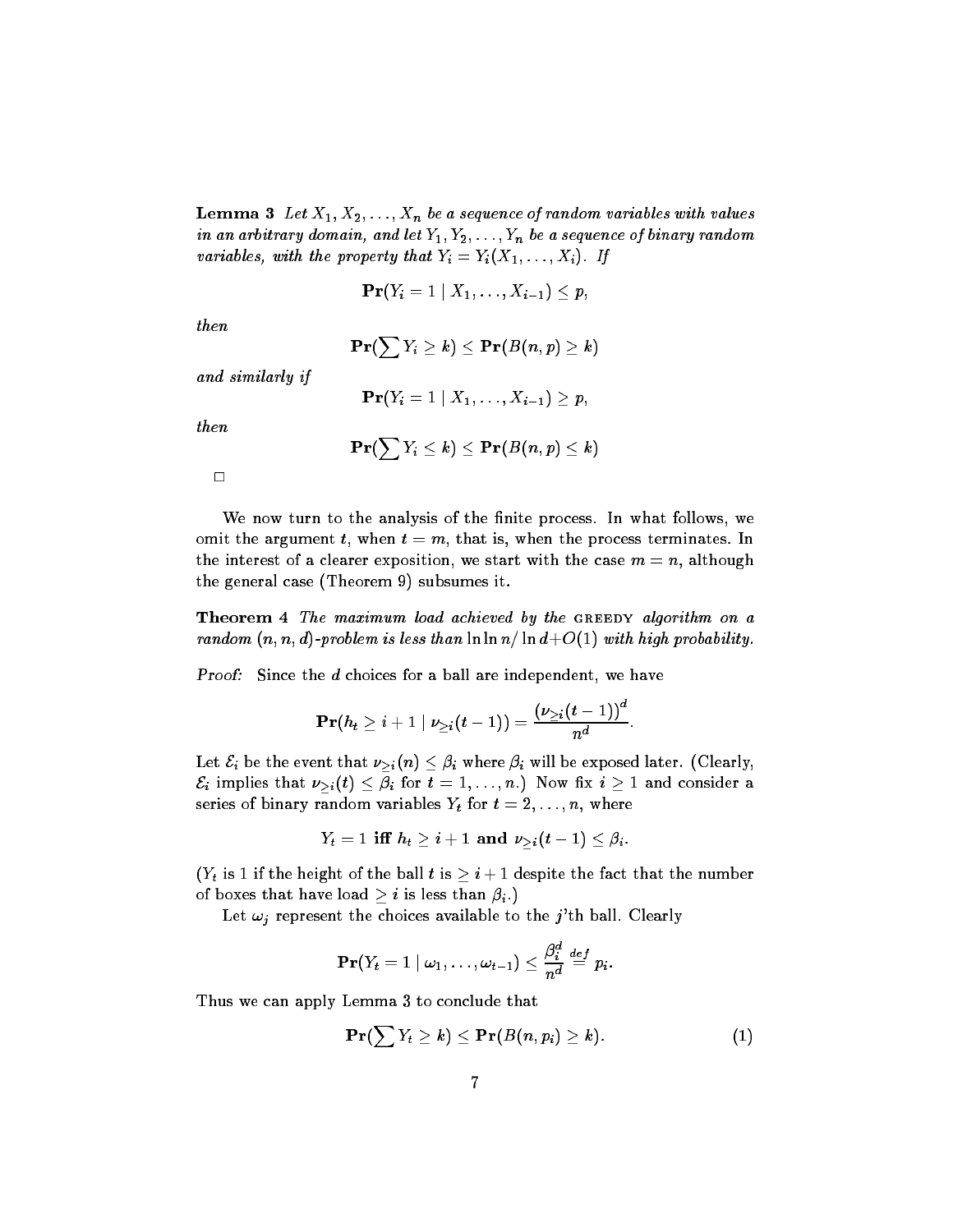Observe that conditioned on  $\mathcal{E}_{i},$  we have  $\mu_{>i+1} = \sum Y_{t}.$  Therefore

$$
\mathbf{Pr}(\mu_{\geq i+1} \geq k \mid \mathcal{E}_i) = \mathbf{Pr}(\sum Y_t \geq k \mid \mathcal{E}_i) \leq \frac{\mathbf{Pr}(\sum Y_t \geq k)}{\mathbf{Pr}(\mathcal{E}_i)}.
$$
 (2)

Combining equations (1) and (2) we obtain that

$$
\mathbf{Pr}(\nu_{\geq i+1} \geq k \mid \mathcal{E}_i) \leq \mathbf{Pr}(\mu_{\geq i+1} \geq k \mid \mathcal{E}_i) \leq \frac{\mathbf{Pr}(B(n, p_i) \geq k)}{\mathbf{Pr}(\mathcal{E}_i)}.
$$
 (3)

We can bound large deviations in the binomial distribution with the formula (see for instance [2], Appendix A.)

$$
\mathbf{Pr}(B(n,p_i) \ge ep_i n) \le e^{-p_i n}, \tag{4}
$$

which inspires us to set

$$
\beta_i=\left\{\begin{array}{ll}n,&i=1,2,\ldots,5;\\[0.2cm] \displaystyle\frac{n}{2e},&i=6;\\[0.2cm] \displaystyle\frac{e\beta_{i-1}^d}{n^{d-1}},&i>6.\end{array}\right.
$$

With these choices  $\mathcal{E}_{\geq 6} = \{\nu_6 \leq n/(2e)\}\)$  holds with certainty, and from (3) and (4), for  $i \geq 6$ 

$$
\mathbf{Pr}(\neg \mathcal{E}_{i+1} | \mathcal{E}_i) \leq \frac{1}{n^2 \mathbf{Pr}(\mathcal{E}_i)},
$$

provided that  $p_i n \geq 2 \ln n$ . Since

$$
\mathbf{Pr}(\neg \mathcal{E}_{i+1}) \leq \mathbf{Pr}(\neg \mathcal{E}_{i+1} \mid \mathcal{E}_i)\mathbf{Pr}(\mathcal{E}_i) + \mathbf{Pr}(\neg \mathcal{E}_i),
$$

it follows that for  $p_i n \geq 2 \ln n$ 

$$
\mathbf{Pr}(\neg \mathcal{E}_{i+1}) \leq \frac{1}{n^2} + \mathbf{Pr}(\neg \mathcal{E}_i).
$$
 (5)

:

To finish the proof let  $i^*$  be the smallest  $i$  such that  $\beta_{i^*}^d/n^d \leq 2\ln n/n$ . Notice that  $i^* \leq \ln \ln n / \ln d + O(1)$  since

$$
\beta_{i+6}=\frac{ne^{(d^*-1)/(d-1)}}{(2e)^{d^i}}\leq \frac{n}{2^{d^i}}
$$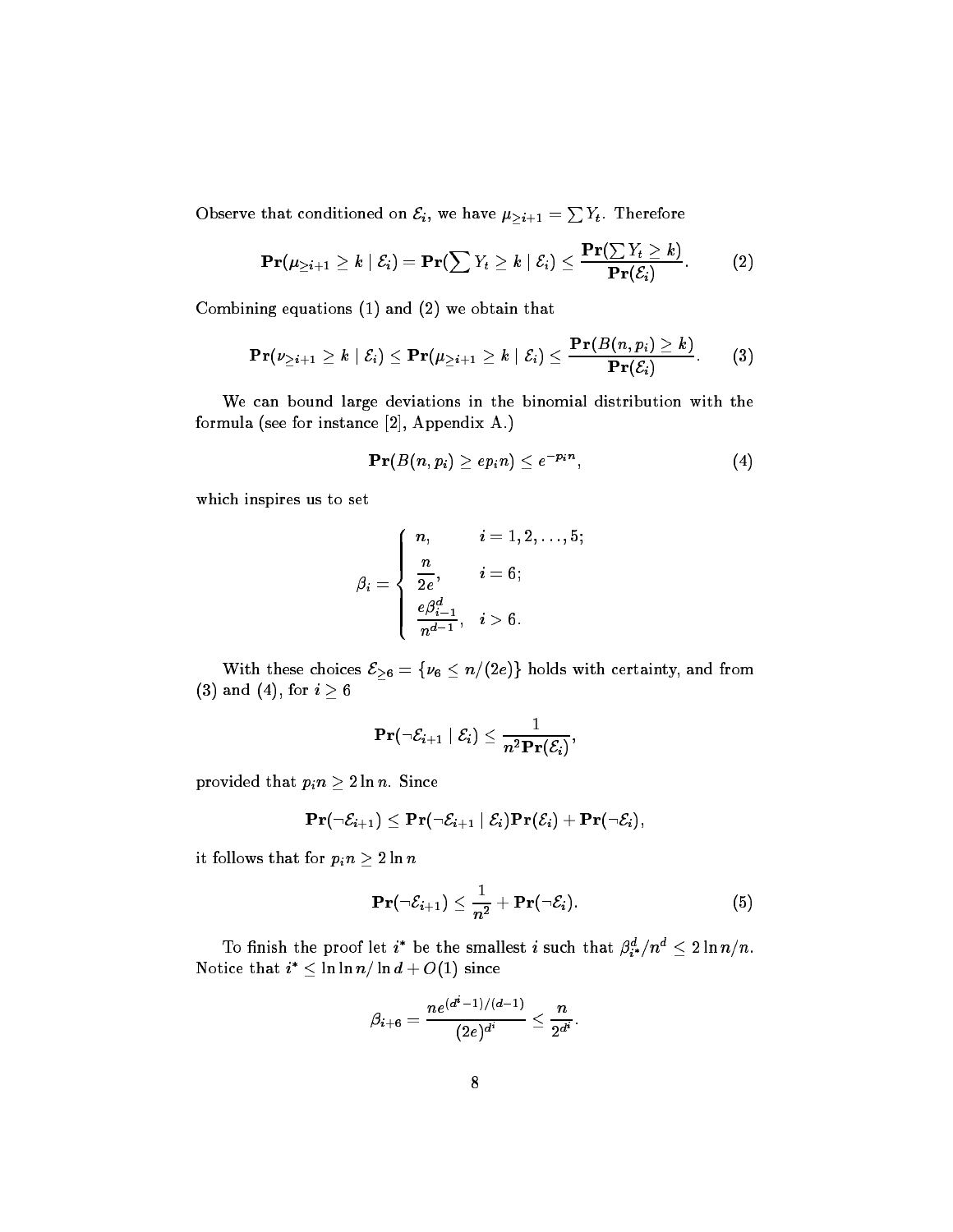As before

$$
\mathbf{Pr}(\nu_{\geq i^*+1}\geq 6\ln n \mid \mathcal{E}_{i^*}) \leq \frac{\mathbf{Pr}(B(n,2\ln n/n)\geq 6\ln n)}{\mathbf{Pr}(\mathcal{E}_{i^*})} \leq \frac{1}{n^2\mathbf{Pr}(\mathcal{E}_{i^*})},
$$

and thus

$$
\mathbf{Pr}(\nu_{\geq i^*+1}\geq 6\ln n)\leq \frac{1}{n^2}+\mathbf{Pr}(\neg \mathcal{E}_{i^*}).\hspace{1cm} (6)
$$

Finally

$$
\begin{aligned} \mathbf{Pr}(\mu_{\geq i^*+2} \geq 1 \mid \; \nu_{\geq i^*+1} \leq 6\ln n) & \leq \frac{\mathbf{Pr}(B(n, (6\ln n/n)^d) \geq 1)}{\mathbf{Pr}(\nu_{\geq i^*+1} \leq 6\ln n)} \\ & \leq \frac{n(6\ln n/n)^d}{\mathbf{Pr}(\nu_{\geq i^*+1} \leq 6\ln n)} \end{aligned}
$$

by the Markov inequality, and thus

$$
\mathbf{Pr}(\mu_{\geq i^*+2} \geq 1) \leq \frac{(6 \ln n)^d}{n^{d-1}} + \mathbf{Pr}(\nu_{\geq i^*+1} \geq 6 \ln n) \tag{7}
$$

Combining equations  $(7)$ ,  $(6)$ , and  $(5)$ , we obtain that

$$
\mathbf{Pr}(\nu_{\geq i^*+2}\geq 1)\leq \frac{(6\ln n)^d}{n^{d-1}}+\frac{i^*+1}{n^2}=o(1),
$$

which implies that with high probability the maximum load achieved by GREEDY is less than  $i^* + 2 = \ln \ln n / \ln d + O(1)$ .  $\Box$ 

We now prove a matching lower bound.

**Theorem 5** The maximum load achieved by the GREEDY algorithm on a random  $(n, n, d)$ -problem is at least  $\ln \ln n / \ln d - O(1)$  with high probability.

Proof: Let  $\mathcal{F}_i$  be the event that  $\nu_{>i}(n(1-1/2^i)) \geq \gamma_i$  where  $\gamma_i$  will be exposed later. For the time being, suffices to say that  $\gamma_{i+1} < \gamma_i/2$ . We want to compute  $Pr(\neg \mathcal{F}_{i+1} | \mathcal{F}_i)$ . To this aim, for t in the range  $R =$  $\{n(1 - 1/2^{i}) + 1, \ldots, n(1 - 1/2^{i+1})\},\}$  let  $Z_t$  be defined by

$$
Z_t = 1 \text{ iff } h_t = i + 1 \text{ or } \nu_{\geq i+1}(t-1) \geq \gamma_{i+1},
$$

and observe that while  $\nu_{\geq i+1}(t-1) < \gamma_{i+1},$  if  $Z_t = 1$  then the box where the  $t$ 'th ball is placed had load exactly  $i$  at time  $t-1$ . This means that all the d choices that ball t had, pointed to boxes with load  $\geq i$  and at least one choice pointed to a box with load exactly i.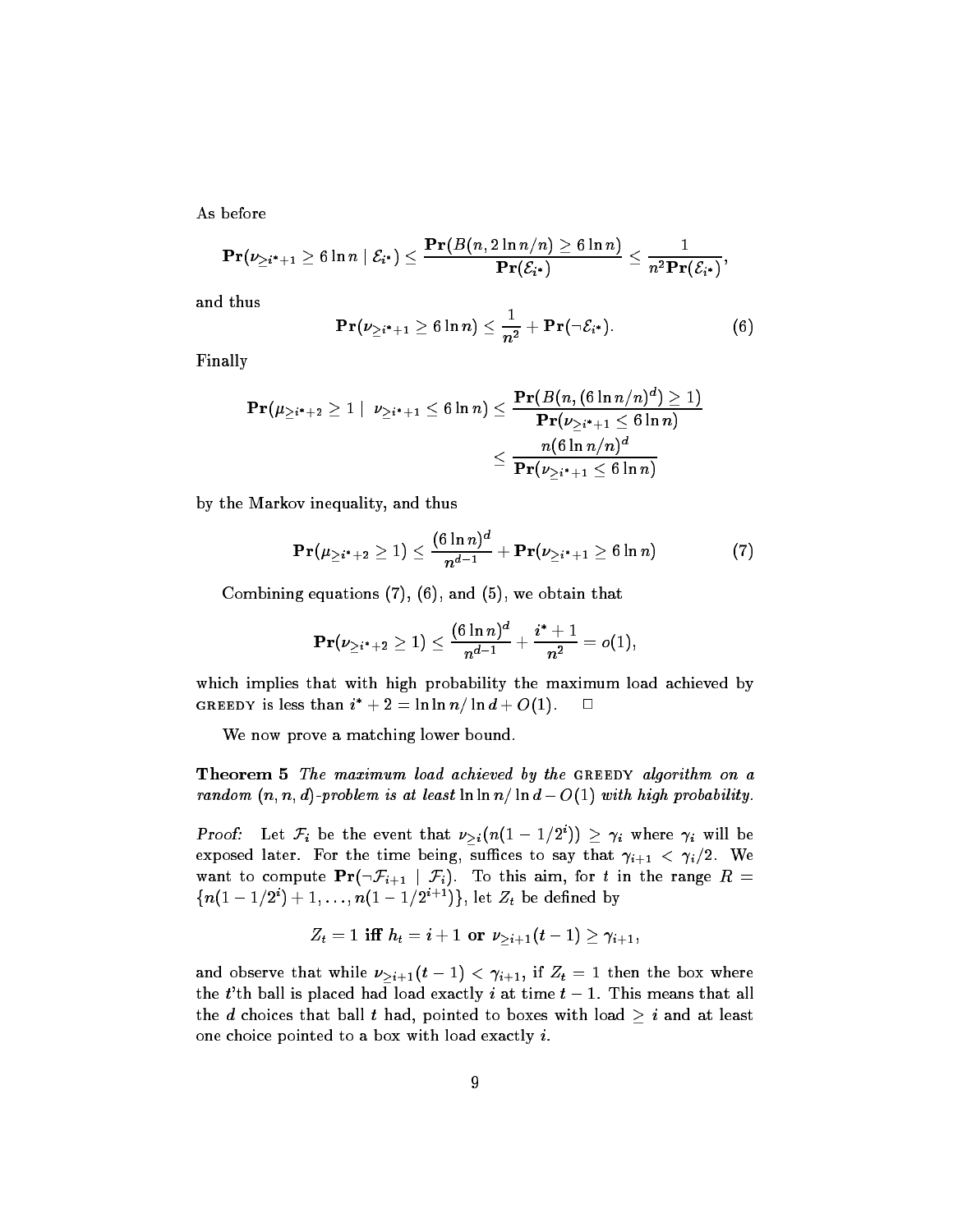Now let  $\omega_j$  represent the choices available to the j'th ball. Using

$$
\begin{aligned} \mathbf{Pr}(A \vee B \mid C) &= \mathbf{Pr}(A \wedge \bar{B} \mid C) + \mathbf{Pr}(B \mid C) \\ &= \mathbf{Pr}(A \mid \bar{B} \wedge C) \mathbf{Pr}(\bar{B} \mid C) + \mathbf{Pr}(B \mid C) \geq \mathbf{Pr}(A \mid \bar{B} \wedge C), \end{aligned}
$$

and in view of the observation above, we derive that

$$
\mathbf{Pr}(Z_t=1 \mid \omega_1,\ldots,\omega_{t-1},\mathcal{F}_i) \geq \left(\frac{\gamma_i}{n}\right)^d - \left(\frac{\gamma_{i+1}}{n}\right)^d \geq \frac{1}{2} \left(\frac{\gamma_i}{n}\right)^d \stackrel{def}{=} p_i. \quad (8)
$$

Applying Lemma 3 we get

$$
\mathbf{Pr}\Big(\sum_{t\in\boldsymbol{R}}Z_t\le k\Bigm|\mathcal{F}_i\Big)\le\mathbf{Pr}(B\big(n/2^{i+1},p_i)\le k)
$$

We now choose

$$
\gamma_0=n;\\ \gamma_{i+1}=\frac{\gamma_i^d}{2^{i+3}n^{d-1}}=\frac{n}{2^{i+3}}\left(\frac{\gamma_i}{n}\right)^d=\frac{1}{2}\frac{n}{2^{i+1}}p_i.
$$

Since  $\mathbf{Pr}(B(N,p) < Np/2) < e^{-Np/8}$ , (see for instance [2], Appendix A), it follows that

$$
\mathbf{Pr}(B(n/2^{i+1}, p_i) \leq \gamma_{i+1}) = o(1/n^2)
$$
 (9)

provided that  $p_i n / 2^{i+1} \geq 17 \ln n.$  Let  $i^*$  be the largest integer for which this holds. Clearly  $i^* = \ln \ln n / \ln d - O(1)$ .

Now observe that by the definition of  ${\cal F}$  and  $Z_t,$  the event  $\{\sum_{t\in R} Z_t\geq$  $\gamma_{i+1}$ } implies  $\mathcal{F}_{i+1}$ . Thus in view of (8) and (9)

$$
\mathbf{Pr}(\neg\mathcal{F}_{i+1} \mid \mathcal{F}_i) \leq \mathbf{Pr}\Bigl(\sum_{t\in R} Z_t \leq \gamma_{i+1} \;\Big\vert\; \mathcal{F}_i\Bigr) = o(1/n^2),
$$

and therefore

$$
\begin{aligned} \mathbf{Pr}(\mathcal{F}_{i^*}) \geq \mathbf{Pr}(\mathcal{F}_{i^*} \mid \mathcal{F}_{i^*-1}) \times \mathbf{Pr}(\mathcal{F}_{i^*-1} \mid \mathcal{F}_{i^*-2}) \\ &\times \cdots \times \mathbf{Pr}(\mathcal{F}_1 \mid \mathcal{F}_0) \times \mathbf{Pr}(\mathcal{F}_0) \\ &\geq (1 - 1/n^2)^{i^*} = 1 - o(1/n) \end{aligned}
$$

which completes the proof.  $\square$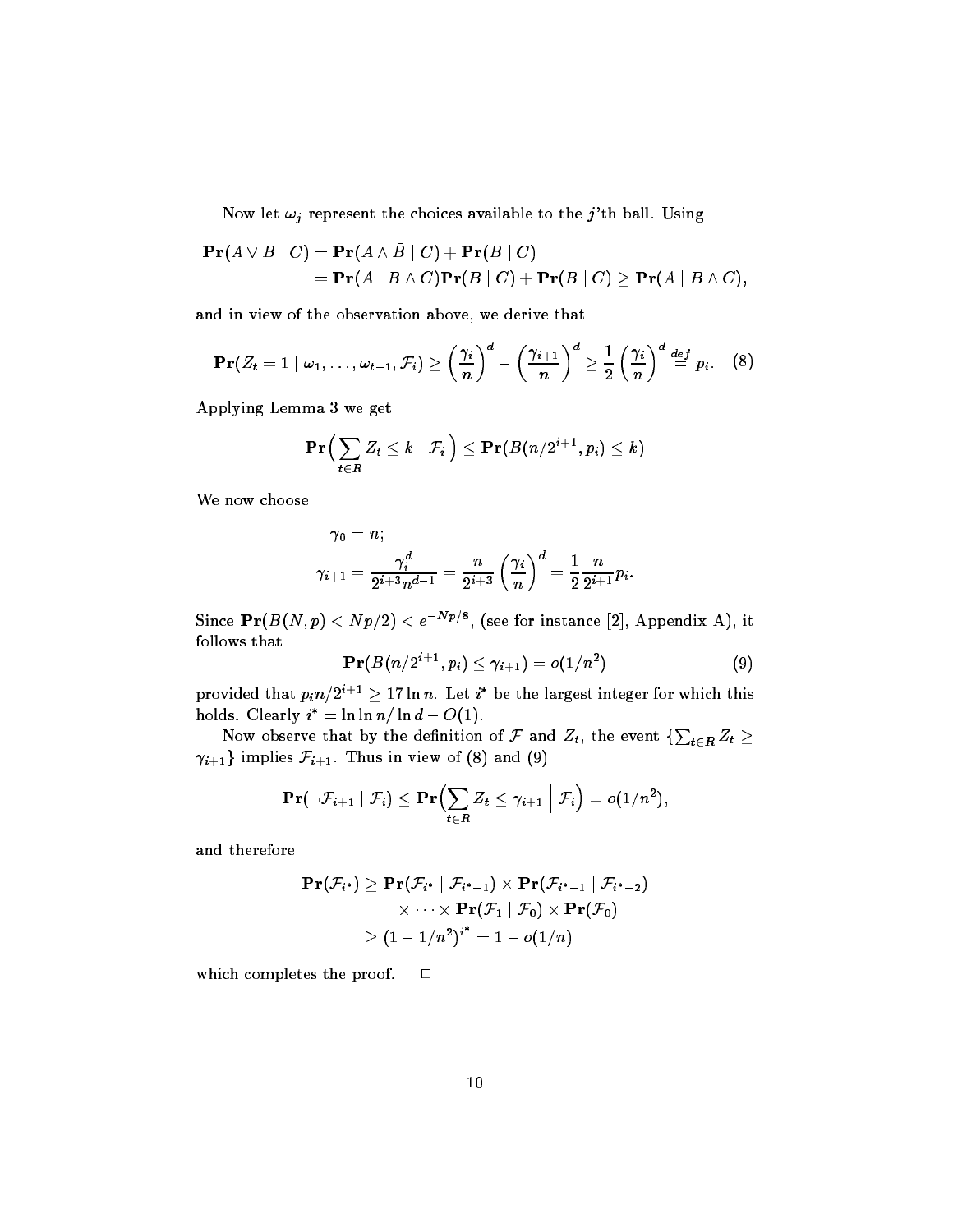We now turn to showing that the greedy algorithm is stochastically optimal under our model, that is, we assume that each ball has  $d$  destinations chosen uniformly at random, and all balls have equal weight. (The optimality is not preserved if either condition is violated.) It suffices to consider only deterministic algorithms since randomized algorithms can be considered as a distribution over deterministic algorithms.

We say that a vector  $\bar{v} = (v_1, v_2, \ldots, v_n)$  majorizes a vector  $\bar{u}$ , written  $\bar v \,\succeq\, \bar u$  if for  $1\le i\le n,$  we have  $\sum_{1\le j\le i}v_{\pi(j)}\ge \sum_{1\le j\le i}u_{\sigma(j)},$  where  $\pi$  and  $\sigma$  are permutations of 1,..., n such that  $v_{\pi(1)} \geq v_{\pi(2)} \geq \cdots \geq v_{\pi(n)}$  and  $u_{\sigma(1)} \geq u_{\sigma(2)} \geq \cdots \geq u_{\sigma(n)}.$ 

Lemma 6 Let  $\bar{v}$  and  $\bar{u}$  be two positive integer vectors such that  $v_1 \geq v_2 \geq 0$  $v_1 \cdot \cdot \cdot \cdot v_n$  and  $u_1 > u_2 > \cdot \cdot \cdot \cdot \cdot u_n$ . If  $v \succ u$  then also  $v + e_i \succ u + e_i$  , where  $\overline{e}_i$  is the i'th unit vector, that is  $\overline{e}_{i,j} = \delta_{i,j}$ .

**Proof:** Let  $S_j(\bar{x})$  be the sum of the j largest components of the vector  $\bar{x}$ . Notice first that for all  $j$ 

$$
S_j(\bar{x}) \leq S_j(\bar{x} + \bar{e}_i) \leq S_j(\bar{x}) + 1. \tag{10}
$$

By hypothesis, for all  $j$ , we have  $S_j(\bar v) \geq S_j(\bar u)$ . To prove the lemma we show that for all  $j$ , we also have  $S_j(\bar{v}+\bar{e}_i)\geq S_j(\bar{u}+\bar{e}_i)$ . Fix  $j$ . By equation (10) if  $S_j(\bar{v}) > S_j(\bar{u})$  then  $S_j(\bar{v} + \bar{e}_i) \geq S_j(\bar{u} + \bar{e}_i)$ . Now assume  $S_j(\bar{v}) = S_j(\bar{u})$ . There are three cases to consider:

**Case 1:**  $i \leq j$ . Then

$$
S_j(\bar{v}+\bar{e}_i)=S_j(\bar{v})+1=S_j(\bar{u})+1=S_j(\bar{u}+\bar{e}_i).
$$

**Case 2:**  $i > j$  and  $u_j > u_i$ . Since  $u_j \ge u_i + 1$ , it follows that  $S_j(\bar{u}) =$  $S_j(\bar{u} + \bar{e}_i)$  and therefore

$$
S_j(\bar{v}+\bar{e}_i)\geq S_j(\bar{v})=S_j(\bar{u})=S_j(\bar{u}+\bar{e}_i).
$$

**Case 3:**  $i > j$  and  $u_j = u_{j+1} = \cdots = u_i$ . Observe first that since  $S_{j-1}(\bar{v}) \geq$  $S_{j-1}(\bar{u}),\,S_{j}(\bar{v})=S_{j}(\bar{u}),\,\text{and}\;S_{j+1}(\bar{v})\geq S_{j+1}(\bar{u}),$  we have

 $v_j \leq u_j$  and  $v_{j+1} \geq u_{j+1}$ .

Hence

$$
v_j\geq v_{j+1}\geq u_{j+1}=u_j\geq v_j.
$$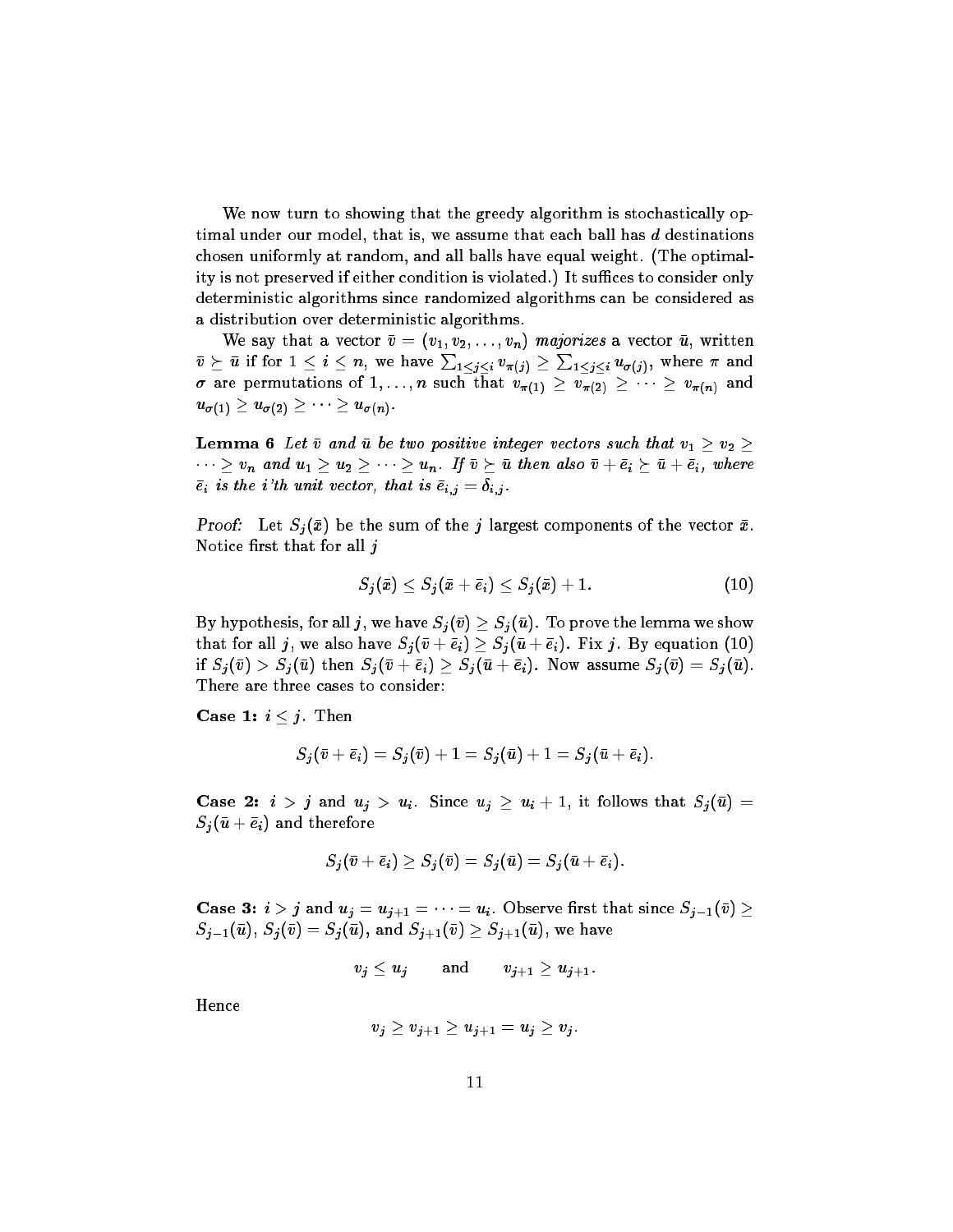We conclude that  $v_j = u_j = v_{j+1} = u_{j+1}$ , and thus  $S_{j+1}(\bar{v}) = S_{j+1}(\bar{u})$ . Repeating the argument, we obtain that

$$
v_j = u_j = v_{j+1} = u_{j+1} = \cdots = v_i = u_i,
$$

and therefore

$$
S_j(\bar{v}+\bar{e}_i)=S_j(\bar{v})+1=S_j(\bar{u})+1=S_j(\bar{u}+\bar{e}_i).
$$

Let  $\Omega$  be the set of all possible  $n^d$  choices for each ball and  $\Omega^t$  be the set of sequences of choices for the first  $t$  balls.

**Theorem 7** For any online deterministic algorithm A, and  $t > 0$ , there is 1-1 correspondence  $f: \Omega^t \to \Omega^t$  such that for any  $\omega_t \in \Omega^t$  the vector of box loads associated to GREEDY acting on  $\omega_t$ , written

$$
\bar{\lambda}^G(\omega_t) = (\lambda_1^G(\omega_t), \lambda_2^G(\omega_t), \ldots, \lambda_n^G(\omega_t))
$$

is majorized by the vector of box loads associated to A acting on  $f(\omega_t)$ , that is

$$
\bar{\lambda}^G(\omega_t) \preceq \bar{\lambda}^A(f(\omega_t)).
$$

Proof: To simplify notation we assume  $d = 2$ . The proof for larger d is analogous. The proof proceeds by induction on  $t$ , the length of the sequence. The base case  $(t = 0)$  is obvious. Assume the theorem valid for t and let  $f_t$ be the mapping on  $\Omega^t$ . Fix a sequence  $\omega_t \in \Omega^t$ . It suffices to show that we can refine  $f_t$  to obtain a 1-1 correspondence for all possible 1-step extensions of  $\omega_t$ . Without loss of generality, renumber the boxes such that

$$
\lambda_1^G(\omega_t) \geq \lambda_2^G(\omega_t) \geq \cdots \geq \lambda_n^G(\omega_t),
$$

and let  $\pi$  be a permutation of  $1,\ldots,n$  such that

$$
\lambda^{A}_{\pi(1)}(f_{t}(\omega_{t})) \geq \lambda^{A}_{\pi(2)}(f_{t}(\omega_{t})) \geq \cdots \geq \lambda^{A}_{\pi(n)}(f_{t}(\omega_{t})) .
$$

Let  $(i, j)$  be two choices for the  $t + 1$  ball. For every  $i, j$  we define

$$
f_{t+1}(\omega_t \diamond (i,j)) = f_t(\omega_t) \diamond (\pi(i),\pi(j))
$$

where  $\sqrt{\ }$  represents extension of sequences.

Clearly  $f_{t+1}$  is 1-1. We need to show that

$$
\bar{\lambda}^G(\omega_t \diamond (i,j)) \preceq \bar{\lambda}^A(f_t(\omega_t) \diamond (\pi(i), \pi(j))).
$$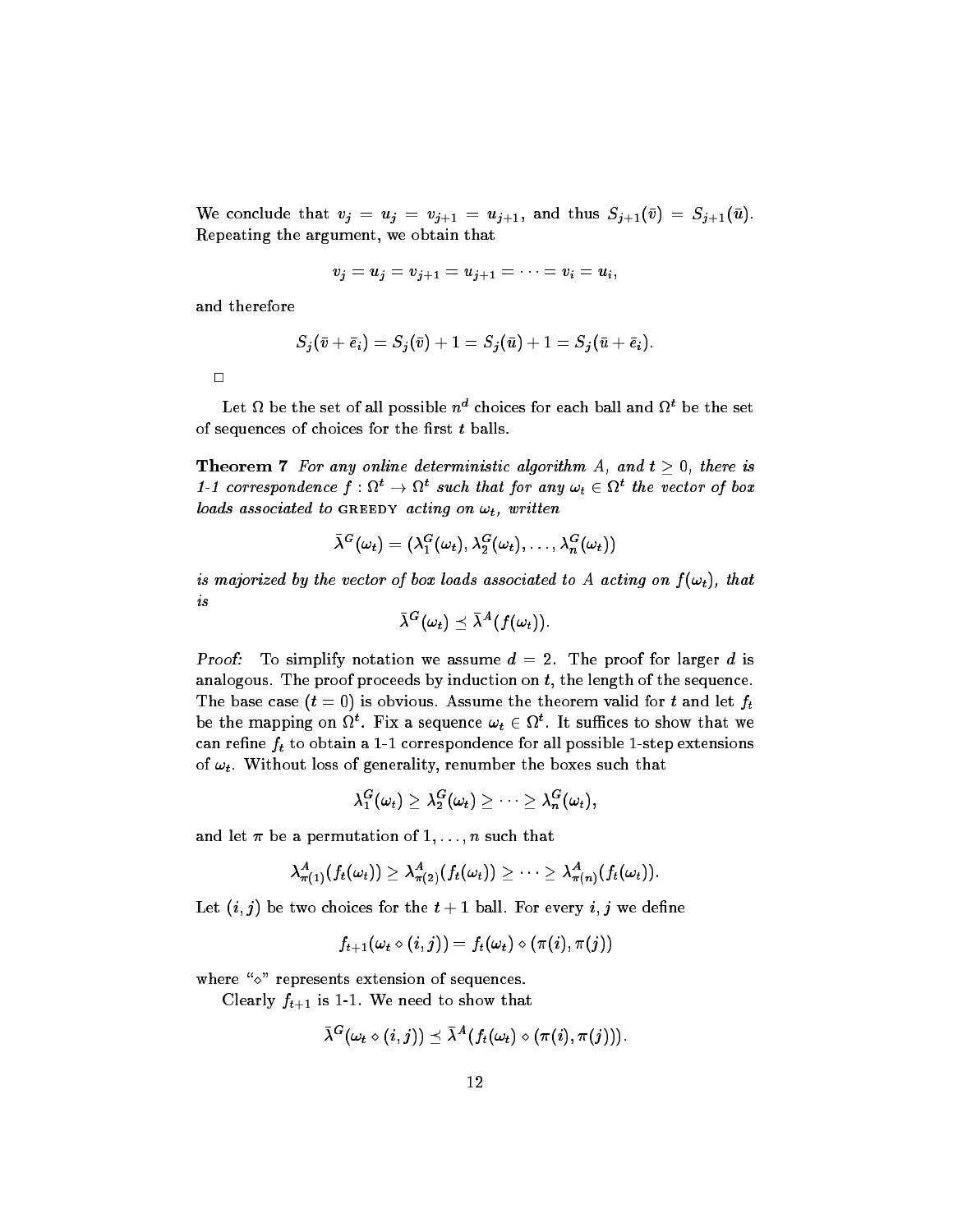Notice that when the sequence  $\omega_t$  is extended by the step  $(i, j)$ , for any algorithm, exactly one component of the vector  $\lambda(\omega_t)$  changes, namely either  $\lambda_i(\omega_t)$  or  $\lambda_j(\omega_t)$  increases by one. Assume that  $i\geq j;$  then

$$
\begin{array}{lcl} \bar{\lambda}^G(\omega_t \diamond (i,j)) & = & \bar{\lambda}^G(\omega_t) + \bar{e}_i \\ & \leq & \bar{\lambda}^A(f_t(\omega_t)) + \bar{e}_{\pi(i)} \\ & \leq & \bar{\lambda}^A\Big(f_t(\omega_t) \diamond (\pi(i), \pi(j)) \Big) \end{array}
$$

;

where the first inequality follows from the Lemma 6 and the second is due to the fact that

$$
\bar{\lambda}^A(f_t(\omega_t))+\bar{e}_{\pi(i)}\preceq \bar{\lambda}^A(f_t(\omega_t))+\bar{e}_{\pi(j)}.
$$

 $\Box$ 

Corollary  $8$  For any fixed  $k$  and any  $t$ 

$$
\mathbf{Pr}(\max_i \lambda^A_i(t) > k) \geq \mathbf{Pr}(\max_i \lambda^G_i(t) > k).
$$

We are now ready to discuss the general case of the finite process.

Theorem 9 The maximum load achieved by the GREEDY algorithm on a random  $(m, n, d)$ -problem, with  $d \geq 2$  and  $m \geq n$ , is, with high probability, less than  $(1 + o(1))$  ln ln n/ ln  $d + O(m/n)$ .

Proof: We start by replaying the proof of Theorem 4, taking into account the fact that there are now  $m$  balls. So let  $\mathcal{E}_i$  be the event that  $\nu_{>i}(m)\leq \beta_i,$ and define  $p_i = \beta_i^d/n^d.$  Following the proof of Theorem 4 we derive that

$$
\mathbf{Pr}(\nu_{\geq i+1} \geq k \mid \mathcal{E}_i) \leq \frac{\mathbf{Pr}(B(m,p_i) \geq k)}{\mathbf{Pr}(\mathcal{E}_i)}.
$$

Suppose that for some value  $x$  we set  $\beta_x=n^2/(2em)$  and show that  ${\mathcal E}_x$  holds with high probability, that is

$$
\mathbf{Pr}\left(\nu_x \ge \frac{n^2}{2em}\right) = o(1). \tag{11}
$$

Then

$$
\beta_{i+x} = \frac{n}{2^{d^i}} \left(\frac{me}{n}\right)^{(d^i-1)/(d-1)-d^i} \leq \frac{n}{2^{d^i}},
$$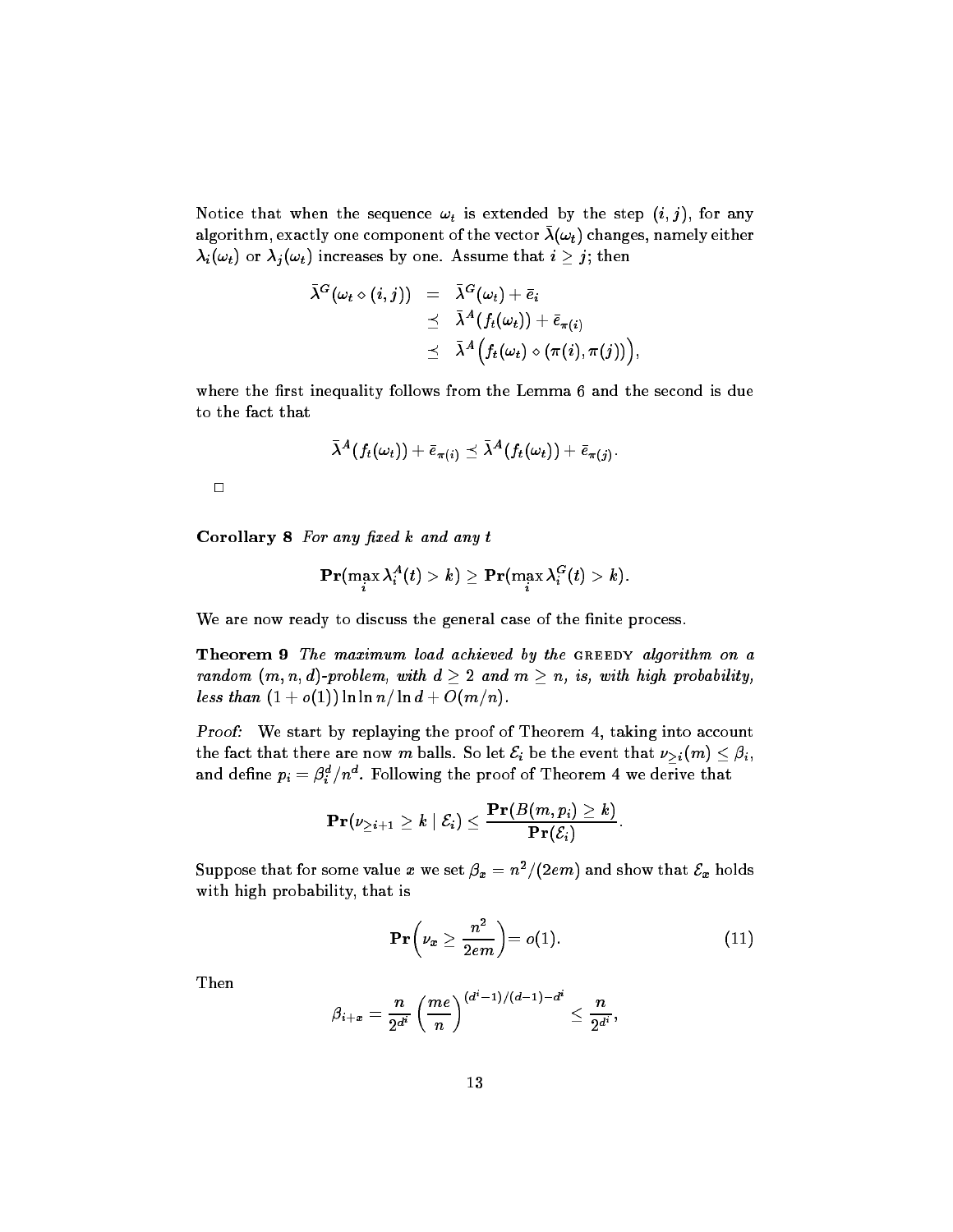and continuing as before, we obtain that

$$
\mathbf{Pr}(\mu \geq x + \ln \ln n / \ln d + 2) = o(1).
$$

It remains to show that x can be taken to be  $O(m/n) + o(\ln \ln n / \ln d)$ . First assume that  $m/n > w(n)$  where  $w(n)$  is an increasing function of n, but  $w(n) = o(\ln \ln n / \ln d)$ . Then we claim that we can take  $x = \lceil e/m \rceil$ .

Consider a placement algorithm, denoted  $R$ , that always puts a ball in the box corresponding to the first choice offered. This is entirely equivalent with the case  $d = 1$ , the classical occupancy problem. The load within a box under this process is a binomial random variable  $B(m, 1/n)$ , and therefore (via (4)), the probability that the load within a box exceeds  $em/n$ is bounded by  $e^{-m/n}$ . Now consider the height of the  $t$ 'th ball, denoted  $h^{\pmb{R}}_t$  . The probability that the box into which the  $t$ 'th ball is placed has load greater than  $em/n$  is less than  $e^{-m/n}$  and therefore the expected number of balls of height  $\geq em/n$  satisfies

$$
\mathbf{E}(\mu^R_{\ge em/n}) \le me^{-m/n}
$$

Hence by Markov's inequality

$$
\mathbf{Pr}\bigg(\mu_{\ge em/n}^R\ge \frac{n^2}{2em}\bigg) \le \frac{2em^2}{n^2}e^{-m/n}=o(1),
$$

since  $m/n \to \infty$ .

We claim that Theorem 7 implies

$$
\mathbf{Pr} \Big( \mu_{\geq k}^G \geq r \Big) \leq \mathbf{Pr} \Big( \mu_{\geq k}^R \geq r \Big). \tag{12}
$$

Indeed, suppose that there is an outcome  $\omega_t$  for which GREEDY has exactly i boxes with load greater than or equal to  $k$ . As in the proof of Theorem 7, renumber the boxes such that

$$
\lambda_1^G(\omega_t) \geq \lambda_2^G(\omega_t) \geq \cdots \geq \lambda_n^G(\omega_t).
$$

Let  $f_t(\omega_t)$  be the corresponding outcome for algorithm R and let  $\pi$  be a permutation of  $1, \ldots, n$  such that

$$
\lambda^R_{\pi(1)}(f_t(\omega_t)) \geq \lambda^R_{\pi(2)}(f_t(\omega_t)) \geq \cdots \geq \lambda^R_{\pi(n)}(f_t(\omega_t)).
$$

Then

$$
\mu_{\geq k}^G(\omega_t) = \sum_{1 \leq j \leq i} (\lambda_j^G(\omega_t) - (k-1))
$$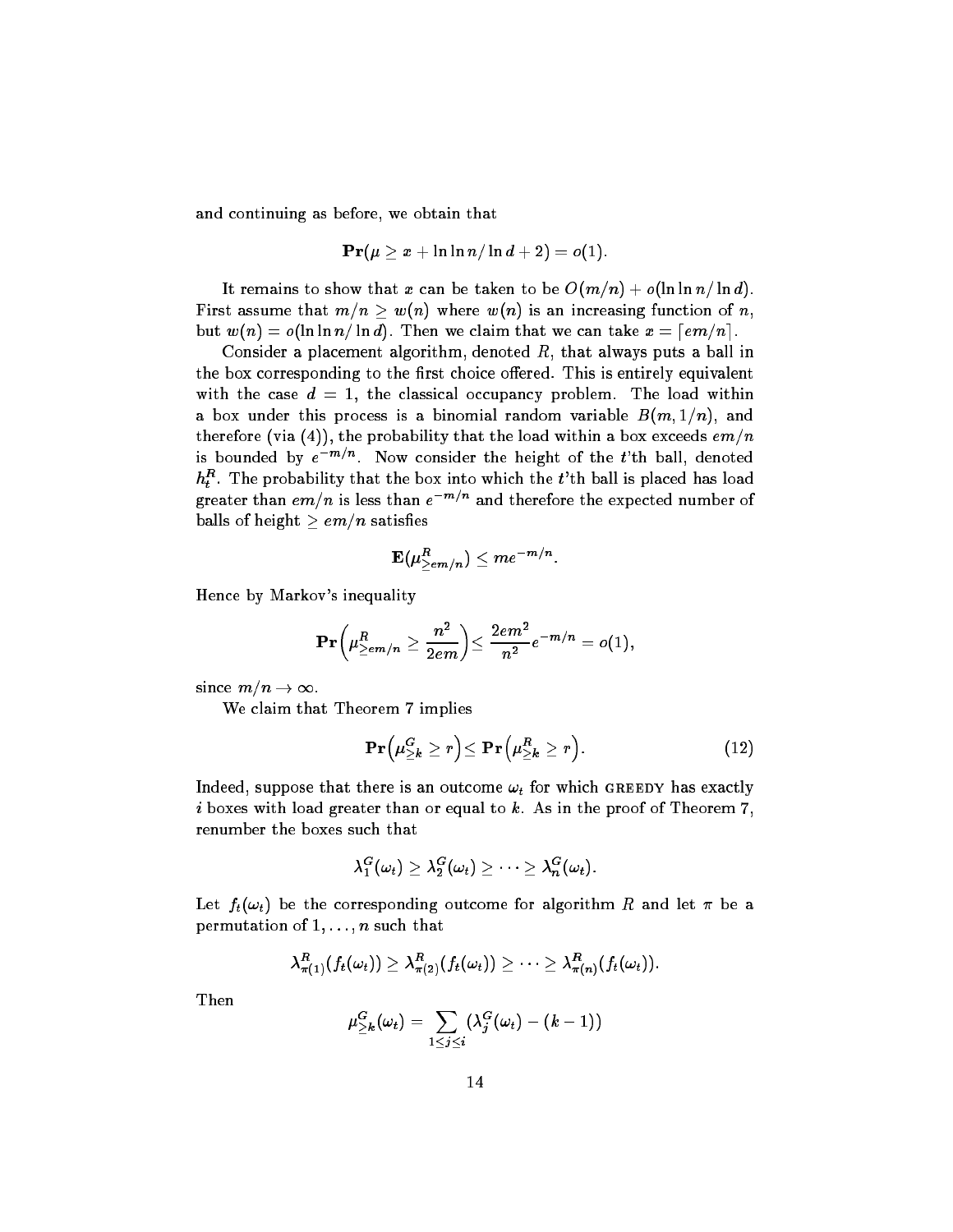and

$$
\mu_{\geq k}^R(f_t(\omega_t))\geq \sum_{1\leq j\leq i}(\lambda_{\pi(j)}^R(f_t(\omega_t))-(k-1)).
$$

But Theorem 7 implies that

$$
\sum_{1\leq j\leq i}\lambda_j^R(f(\omega_t))\geq \sum_{1\leq j\leq i}\lambda_j^G(\omega_t),
$$

and by considering all outcomes we obtain equation (12).

Therefore,

$$
\mathbf{Pr}\bigg(\mu_{\ge em/n}^G\ge \frac{n^2}{2em}\bigg) \!\leq \mathbf{Pr}\bigg(\mu_{\ge em/n}^R\ge \frac{n^2}{2em}\bigg),
$$

and since

$$
\mathbf{Pr}\bigg(\nu_{\geq em/n}^{G}\geq \frac{n^2}{2em}\bigg) \leq \mathbf{Pr}\bigg(\mu_{\geq em/n}^{G}\geq \frac{n^2}{2em}\bigg),
$$

we have that for  $x = \lfloor em/n \rfloor$  equation (11) is satisfied.

To remove the assumption  $m/n \geq w(n)$ , we can simply imagine that the number of balls is increased to  $\max(m, n w(n))$ . Then the corresponding value of x becomes  $O(\max(m, nw(n))/n) = O(m/n) + o(\ln \ln n/\ln d)$ .  $\Box$ 

#### 4The Infinite Process

In this section we consider the infinite process. Analogously to Theorem 7 it is possible to show that the greedy algorithm minimizes the expected maximum load on any box. We analyze its performance below. The main theorem of this section is

Theorem 10 Assume that the infinite process starts in an arbitrary state. Under GREEDY, with  $d > 2$ , there is a constant c such that for any fixed  $T > c n^2 \log \log n$  .

$$
\mathbf{Pr}(\exists j, \lambda_j(T) \geq \ln \ln n / \ln d + O(1)) = o(1).
$$

Thus in the stationary distribution the maximum load is  $\ln \ln n / \ln d + O(1)$ with high probability.

Proof: For simplicity of presentation we state and prove the results only for  $d=2$ . The proof assumes that at time  $T-cn^2\log\log n$  the process is in an arbitrary state and therefore we can let  $T=cn^2\log\log n$  with no loss of generality.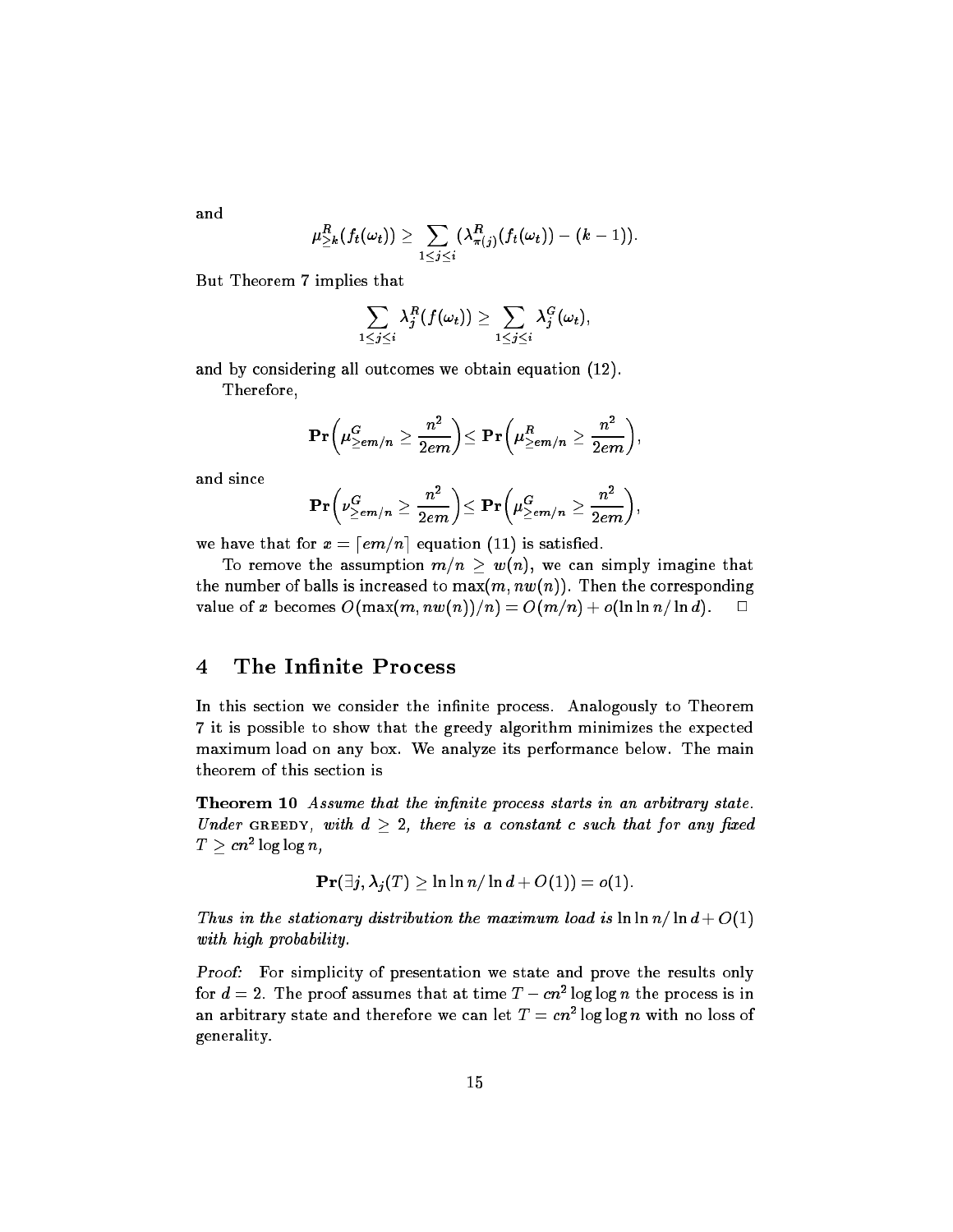By the definition of the process, the number of balls of height at least  $i$ cannot change by more than 1 in a time step, that is  $|\mu_{\geq i}(t+1)-\mu_{\geq i}(t)|\leq 1.$ The random variable  $\mu_{>i}(t)$  can be viewed as a random walk on the integers  $l, 0 \leq l \leq n$ . The proof is based on bounding the maximum values taken by the variables  $\mu_{\geq i}(t)$  by studying the underlying process.

We define an integer i\* and a decreasing sequence  $\alpha_i$ , for 200  $\le i \le i^*+1$ as follows:

$$
\alpha_{200} = \frac{n}{200},
$$
\n
$$
\alpha_i = \frac{100\alpha_{i-1}^2}{n}, \quad \text{for } i > 200 \text{ and } \alpha_{i-1} \ge \sqrt{n \log_2 n},
$$
\n
$$
\alpha_{i^*} = 100 \log_2 n, \quad i^* = \text{the smallest } i \text{ for which}
$$
\n
$$
\alpha_{i-1} < \sqrt{n \log_2 n},
$$
\n
$$
\alpha_{i^*+1} = 100.
$$

Clearly  $i^* \leq \ln \ln n / \ln 2 + O(1).$  For future reference, observe also that for  $200 < \boldsymbol{i} < \boldsymbol{i^*}+1$ 

$$
\alpha_i \geq \frac{100\alpha_{i-1}^2}{n} \qquad \qquad (13)
$$

We also define an increasing sequence of times:  $t_{200} = 0$  and  $t_i = t_{i-1}+n^2$ for  $i > 200$ . Thus  $t_{i^*+1} = O(n^2 \log \log n) = O(T)$ .

Let  $\{\mu_{>i}|t^-,t^+|\leq \alpha\}$  denote the event that  $\mu_{>i}(t)\leq \alpha$  for all  $t,$  such that  $t^- < t \leq t^+$ , and similarly, let  $\{\mu_{>i}|t^-,t^+|>\alpha\}$  denote the event that  $\mu_{\geq i}(t)$   $>$   $\alpha$  for all  $t,$  such that  $t^ <$   $t$   $\leq$   $t^+ .$  We define the events  $C_i$  as follows:

$$
C_{200} = \{ \nu_{\geq 200}[t_{200}, T] \leq 2\alpha_{200} \} \equiv \{ \nu_{\geq 200}[0, T] \leq n/100 \};
$$
  

$$
C_i = \{ \mu_{>i}[t_i, T] \leq 2\alpha_i \}, \quad \text{for } i > 200.
$$

Note that  $C_{\rm 200}$  always holds, and for  $i > 200,$  the event  $C - i$  implies that  $\nu_{\gt i}[t_i,T] \leq 2\alpha_i.$ 

We shall prove inductively that for all  $i = 200, \ldots, i^* + 1$ 

$$
\mathbf{Pr}(\neg C_i) \le \frac{2i}{n^2}.\tag{14}
$$

This implies that the event  $\{\mu_{\geq i^*+1}[t_{i^*+1}, T] \leq 200\}$  occurs with probability  $1$  –  $o(1),$  and therefore with high probability, for every  $j, \; \lambda_j (T) \; \leq \; i^* + 1$  $201 = \ln \ln n / \ln 2 + O(1)$  which completes the proof of the main part of the Theorem.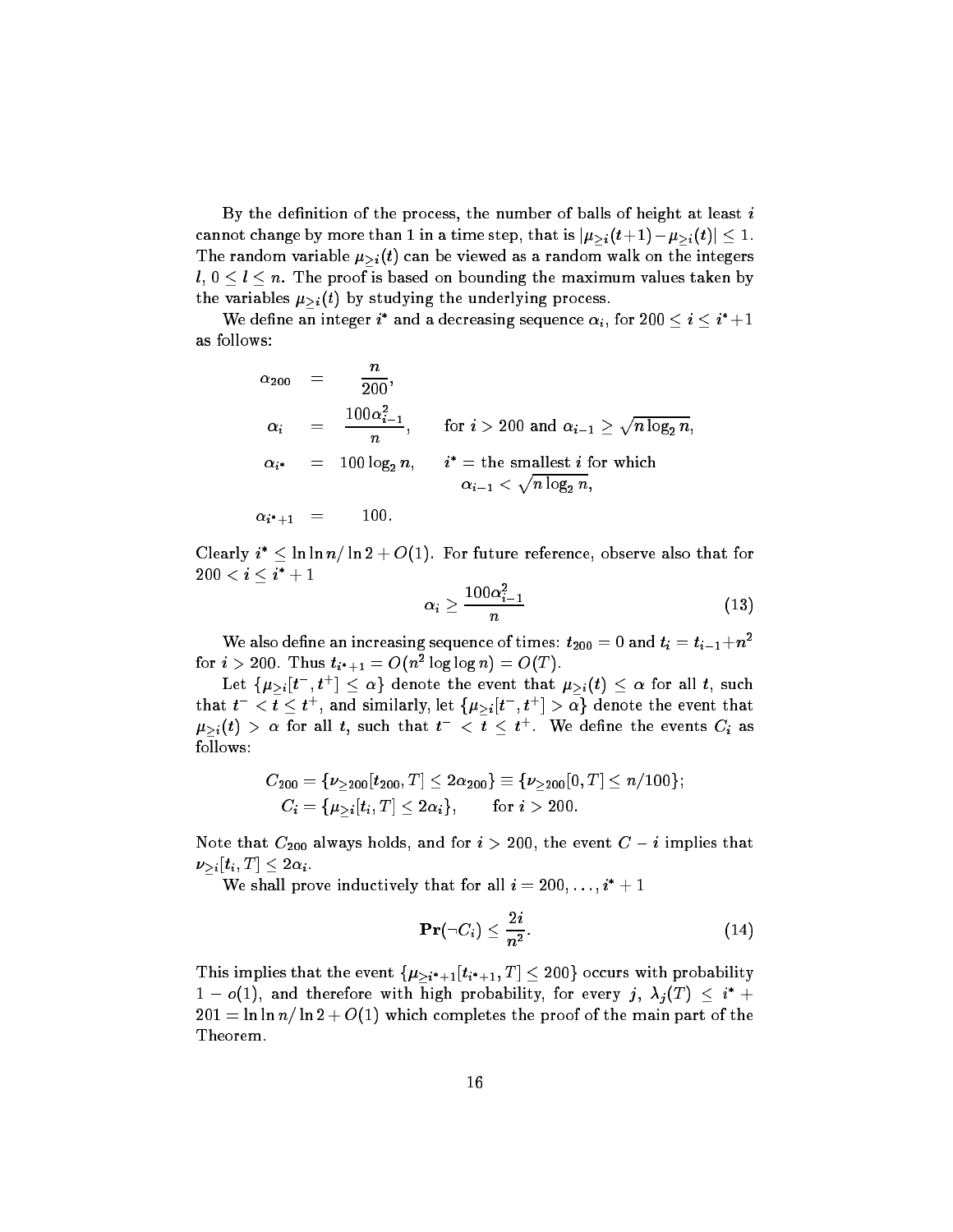Finally, we show that in the stationary distribution

$$
\mathbf{Pr}(\forall j, \lambda_j \leq \log \log n + O(1)) = 1 - o(1).
$$

Indeed, let S be the set of states such that  $\forall j, \lambda_j(t) \leq \log \log n + O(1)$ . Let  $s(t)$  be the state of the chain at time t. Then the previous observation implies that

$$
\mathbf{Pr}(s(t+T) \notin S \mid s(t)) = o(1).
$$

Let  $\pi$  be the stationary distribution; then

$$
\sum_{i \notin S} \pi_i = \sum_j \mathbf{Pr}(s(t+T) \notin S \mid s(t) = j) \cdot \pi_j = \sum_j \pi_j o(1) = o(1),
$$

which completes the proof of the Theorem assuming equation (14). To prove it, we show that conditioned on  $C_{i-1}$ :

- a. With high probability  $\mu_{\geq i}(t)$  becomes less than  $\alpha_i$  before time  $t_i$ . (This is shown in Lemma 11.)
- **b.** If  $\mu_{\geq i}(t)$  becomes less than  $\alpha_i$  at any time before T, then from then on until T, with high probability, it does not become larger than  $2\alpha_i$ . (This is shown in Lemma 12.)

The two facts above imply that if  $C_{i-1}$  holds, then with high probability  $\mu_{>i}[t_i, T] \leq 2\alpha_i$ , that is  $C_i$  holds as well.

<code>Base Case: The base case is trivial since  $\mathbf{Pr}(\neg C_{200}) = \mathbf{Pr}(\neg \{\nu_{\geqslant 200}[0,T]\leq$ </code>  $n/100$ } = 0.

Induction: Suppose that

$$
\mathbf{Pr}(\neg C_{i-1}) \le \frac{2(i-1)}{n^2},\tag{15}
$$

where  $200 < \boldsymbol{i} < \boldsymbol{i^*} + 1.$ 

Let  $s(t)$  be the state at time t. It is easy to verify the following bounds on the underlying transition probabilities. For any  $t$ ,

$$
\mathbf{Pr}(\mu_{\geq i}(t+1) > \mu_{\geq i}(t) \mid s(t)) \leq \left(\frac{\nu_{\geq (i-1)}(t)}{n}\right)^2 \leq \left(\frac{\mu_{\geq (i-1)}(t)}{n}\right)^2 \qquad (16)
$$

and

$$
\mathbf{Pr}(\mu_{\geq i}(t+1)<\mu_{\geq i}(t) \mid s(t)) \geq \frac{\mu_{\geq i}(t)}{n}\left(1-\left(\frac{\nu_{\geq (i-1)}(t)}{n}\right)^2\right) \geq \frac{\mu_{\geq i}(t)}{2n} \tag{17}
$$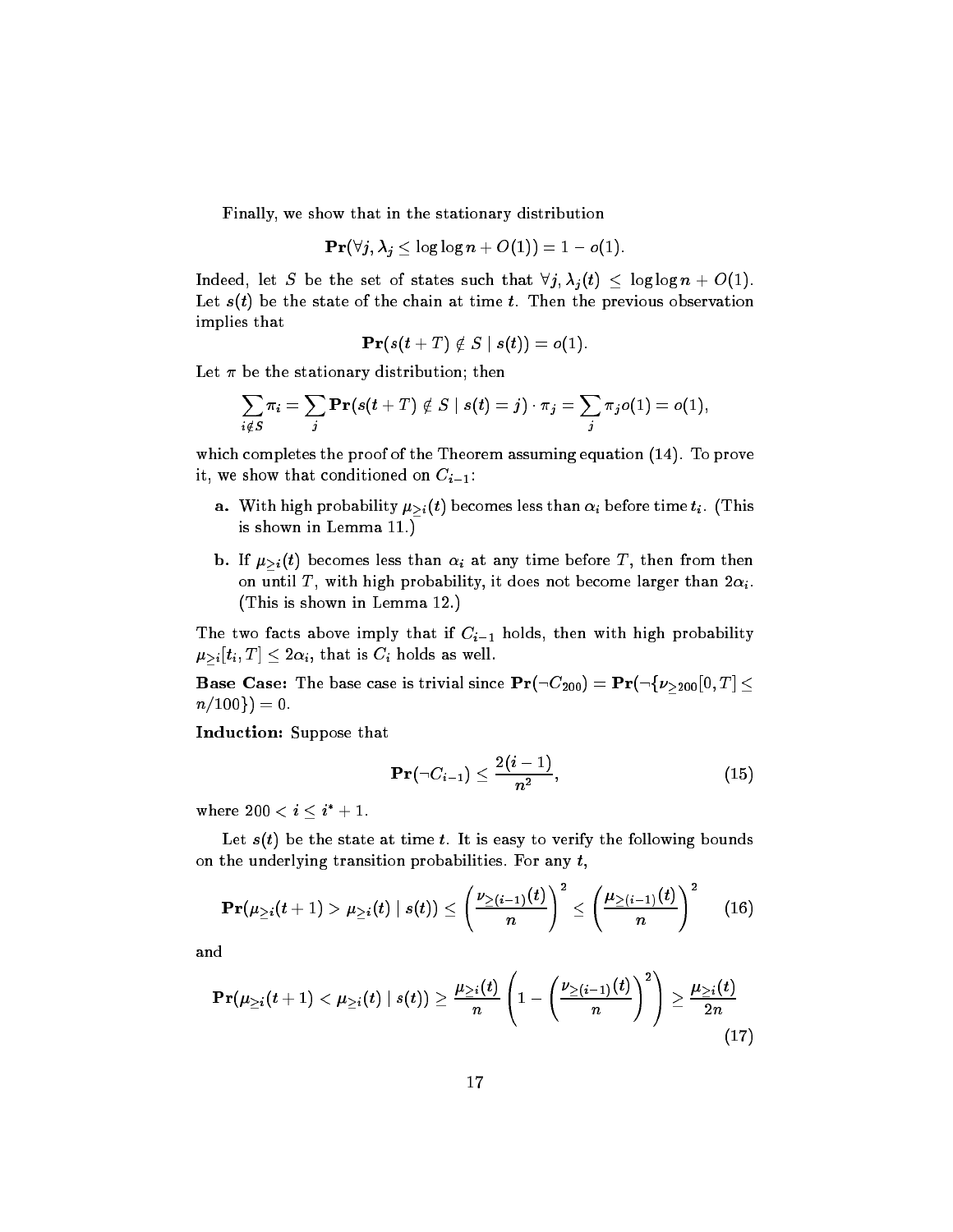$i$ From equations (16) and (17) we obtain that the transition probabilities satisfy

$$
\mathbf{Pr}(\mu_{\geq i}(t+1)>\mu_{\geq i}(t) \mid \mu_{\geq i-1}(t)\leq 2\alpha_{i-1})\leq \left(\frac{2\alpha_{i-1}}{n}\right)^2\stackrel{def}{=}q_i^+,
$$

and

$$
\mathbf{Pr}(\mu_{\geq i}(t+1)<\mu_{\geq i}(t) \mid \mu_{\geq i}(t)\geq \alpha_i)\geq \frac{\alpha_i}{2n}\stackrel{def}{=}q_i^-.
$$

Thus in view of (13)

$$
q_i^+\leq \frac{\alpha_i}{25n}.
$$

We define two new binary random variables for  $0 < t \leq T$  as follows:

$$
X_t = 1 \text{ iff } \mu_{\geq i}(t) > \mu_{\geq i}(t-1) \text{ and } \mu_{\geq i-1}(t-1) \leq 2\alpha_{i-1},
$$

and

$$
Y_t=1 \text{ iff } \mu_{\geq i}(t) < \mu_{\geq i}(t-1) \text{ or } \mu_{\geq i}(t-1) \leq \alpha_i.
$$

Clearly

$$
\mathbf{Pr}(X_t = 1) \leq q_i^+ \qquad \text{and} \qquad \mathbf{Pr}(Y_t = 1) \geq q_i^- \tag{18}
$$

We also define  $F_i$  to be the event

$$
F_i \stackrel{def}{=} \{\exists t^* \in [t_{i-1}, t_i] \text{ s.t. } \mu_{\geq i}(t^*) \leq \alpha_i\},
$$

thus  $\neg F_i$  is the event

$$
\neg F_i = \{\mu_{\geq i}[t_{i-1}, t_i] > \alpha_i\}.
$$

Two lemmas are necessary in order to conclude that  $\mathbf{Pr}(\neg C_i) \leq 2i/n^2$  .

Lemma 11 Under the inductive hypothesis

$$
\mathbf{Pr}(\neg F_i \mid C_{i-1}) \leq \frac{1}{n^2}.
$$

*Proof:* Notice that conditioned on  $C_{i-1}$ , the sum  $\sum_{t \in [t_{i-1}, t_i]} X_t$  is the number of times  $\mu_{>i}(t)$  increased in the interval  $[t_{i-1}, t_i]$ ; similarly, if within this interval  $\mu_{\geq i}$  did not become less than  $\alpha_i,$  then  $\sum_{t\in [t_{i-1},t_i]} Y_t$  equals the number of times  $\mu_{\geq i}(t)$  decreased in this interval. We conclude that

$$
\begin{aligned} \mathbf{Pr}(\neg F_i \mid C_{i-1}) &\leq \mathbf{Pr}\Big(\sum_{t \in [t_{i-1}, t_i]} Y_t - \sum_{t \in [t_{i-1}, t_i]} X_t \leq n \mid C_{i-1}\Big) \\ &\leq \frac{1}{\mathbf{Pr}(C_{i-1})} \mathbf{Pr}\Big(\sum_{t \in [t_{i-1}, t_i]} Y_t - \sum_{t \in [t_{i-1}, t_i]} X_t \leq n\Big) \end{aligned}
$$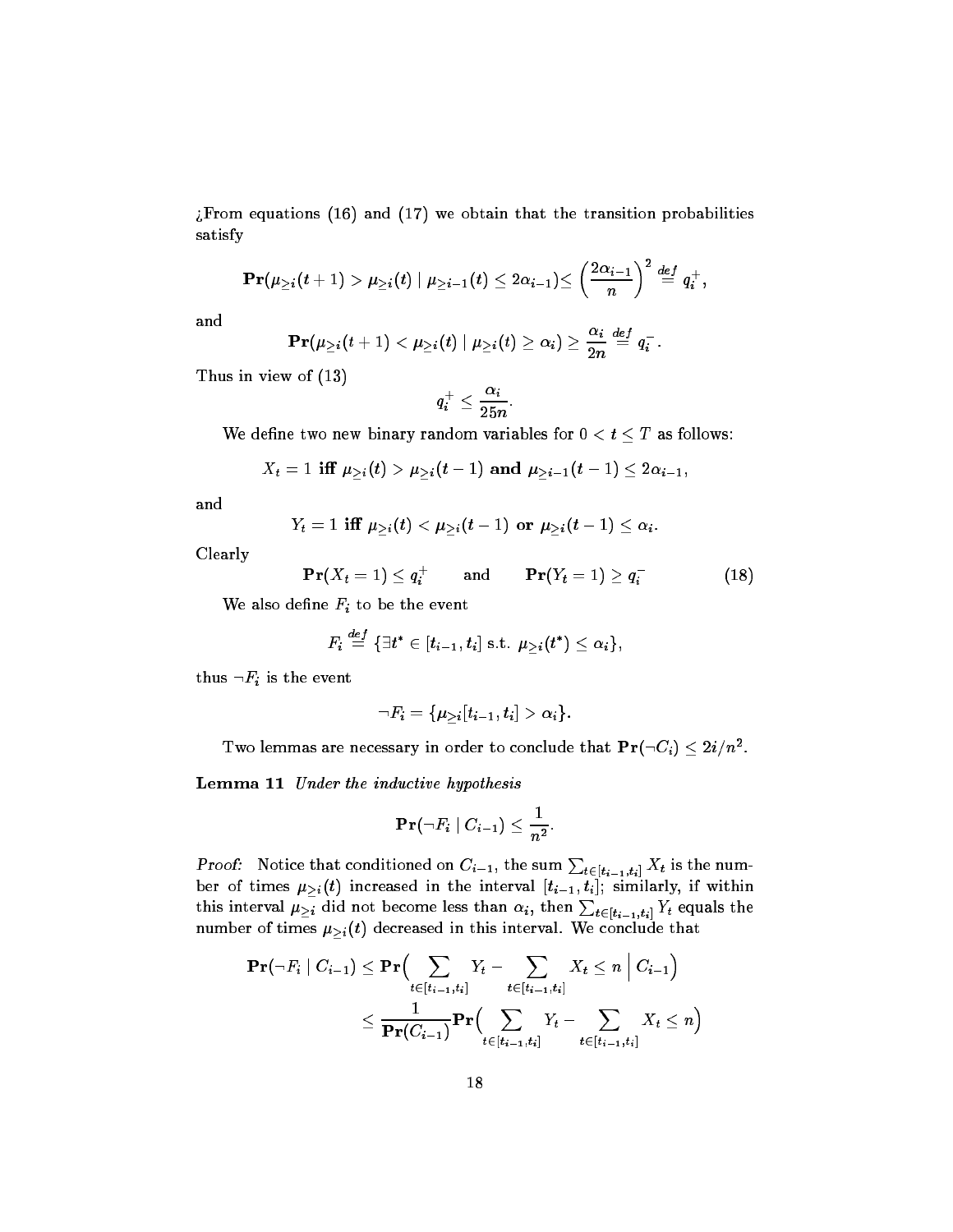In view of equation  $(18)$  and Lemma 3, Chernoff type bounds imply that for every  $i\leq i^*+1$ 

$$
\begin{aligned} \mathbf{Pr}\Big(\sum_{t \in [t_{i-1}, t_i]} X_t > 2n^2 q_i^+\Big) &\leq \mathbf{Pr}\Big(B\big(n^2, q_i^+\big) \geq 2n^2 q_i^+\Big) \\ &\leq e^{-\Omega\big(n^2 q_i^+\big)} = o\big(1/n^c\big), \end{aligned}
$$

and

$$
\begin{aligned} \mathbf{Pr}\Bigl(\sum_{t\in[t_{i-1},t_i]}Y_t<\tfrac{1}{2}n^2q_i^-\Bigr)\leq \mathbf{Pr}(B(n^2,q_i^-)\leq \tfrac{1}{2}n^2q_i^-\bigr)\\ \leq e^{-\Omega(n^2q_i^-)}=o(1/n^c), \end{aligned}
$$

for any constant  $c$ . On the other hand, in view of  $(13)$ ,

$$
\frac{1}{2}n^2q_i^--2n^2q_i^+\geq \frac{1}{4}n\alpha_i-\frac{2}{25}n\alpha_i\geq \frac{n\alpha_i}{10}\geq n,
$$

and therefore we conclude that

$$
\mathbf{Pr}(\neg F_i \mid C_{i-1}) \leq \frac{1}{n^c\mathbf{Pr}(C_{i-1})},
$$

for any constant c. Taking  $c = 3$  and using the inductive hypothesis on  $C_{i-1}$ (equation (15)) completes the proof.  $\square$ 

Lemma 12 Under the inductive hypothesis

$$
\mathbf{Pr}(\neg C_i \mid C_{i-1}, F_i) \leq \frac{1}{n^2}.
$$

**Proof:** Since  $\mathbf{Pr}(A \mid B \land C) \leq \mathbf{Pr}(A \land B|C)$  we get that

$$
\begin{aligned} &\mathbf{Pr}(\neg C_i \mid C_{i-1}, F_i) \\ &\leq \mathbf{Pr}(\neg C_i \land F_i \mid C_{i-1}) \\ &\leq \mathbf{Pr}(\exists t_1, t_2 \in [t_{i-1}, T] \\ &\text{s.t. } \mu_{\geq i}(t_1) = \alpha_i, \mu_{\geq i}(t_2) = 2\alpha_i, \mu_{\geq i}[t_1, t_2] \geq \alpha_i \mid C_{i-1}) \\ &\leq \sum_{t_{i-1} \leq t_1 < t_2 \leq T} \mathbf{Pr}(\mu_{\geq i}(t_1) = \alpha_i, \mu_{\geq i}(t_2) = 2\alpha_i, \mu_{\geq i}[t_1, t_2] \geq \alpha_i \mid C_{i-1}) \\ &\leq \sum_{t_{i-1} \leq t_1 < t_2 \leq T} \mathbf{Pr}(\sum_{t \in [t_1, t_2]} X_t - \sum_{t \in [t_1, t_2]} Y_t \geq \alpha_i \mid C_{i-1}) \\ &\leq \frac{1}{\mathbf{Pr}(C_{i-1})} \sum_{t_{i-1} \leq t_1 < t_2 \leq T} \mathbf{Pr}(\sum_{t \in [t_1, t_2]} X_t - \sum_{t \in [t_1, t_2]} Y_t \geq \alpha_i). \end{aligned}
$$

Fix  $t_1$  and  $t_2$  and let  $\Delta = t_2 - t_1$ . We now consider 4 cases.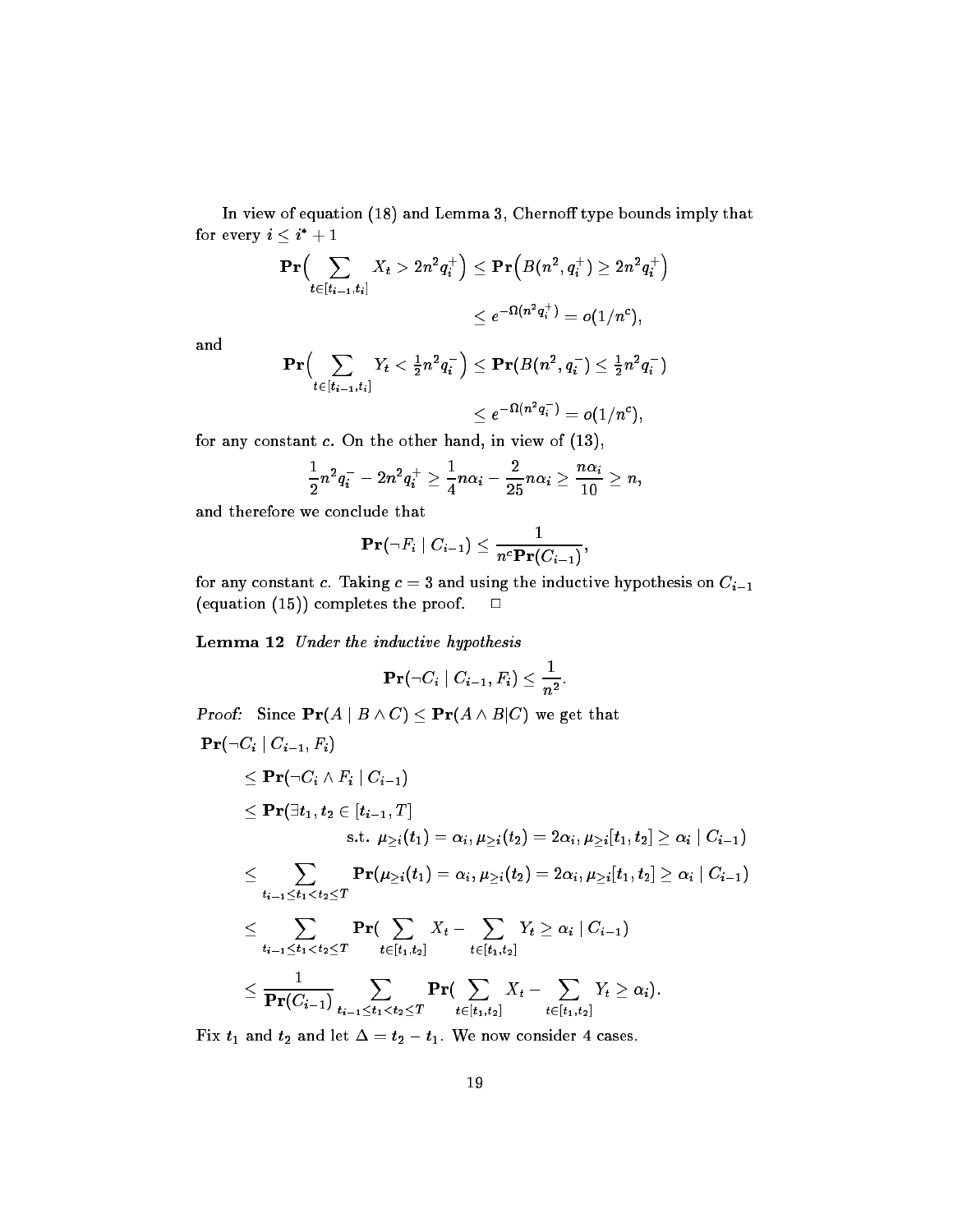$\mathbf{A.}~\Delta < n~\text{and}~i < i^{*}.$ 

$$
\mathbf{Pr}\Big(\sum_{t\in[t_1,t_2]}X_t\geq\alpha_i\Big)\leq\binom{\Delta}{\alpha_i}(q^+)^{\alpha_i}\leq\left(\frac{e\Delta}{\alpha_i}\cdot\frac{\alpha_i}{25n}\right)^{\alpha_i}\leq n^{-100}.
$$

 $\mathbf{B.} \ \Delta \leq n \log n \ \text{and} \ i = i^* + 1.$ 

$$
\mathbf{Pr}\Big(\sum_{t \in [t_1, t_2]} X_t \ge \alpha_{i^*+1}\Big) \le \binom{\Delta}{\alpha_{i^*+1}} (q^+) ^{\alpha_{i^*+1}} \le \left(\frac{e\Delta}{\alpha_{i^*+1}} \cdot \frac{4\alpha_{i^*}^2}{n^2}\right)^{\alpha_{i^*+1}} \\ \le \left(\frac{e n \log n}{100} \cdot \frac{4 \cdot 100^2 \log^2 n}{n^2}\right)^{100} \le n^{-100}.
$$

 $\mathbf{C.} \;\, \Delta \gt n \;\, \text{and}\; i < i^{*}.$ 

Using again large deviation bounds and the fact that  $\alpha_i \Delta \geq 100 \log n$ we obtain that

$$
\mathbf{Pr}\Bigl(\sum_{t\in[t_1,t_2]}Y_t\le\frac{1}{2}q^-\Delta\Bigr)\le e^{-q^-\Delta/8}=e^{-\alpha_i\Delta/(16n)}\le n^{-6.1}
$$

and that

$$
\mathbf{Pr}\Bigl(\sum_{t\in [t_1,t_2]} X_t \geq \frac{1}{2}q^{-}\Delta\Bigr) \leq \left(\frac{2eq^{+}\Delta}{q^{-}\Delta}\right)^{q^{-}\Delta/2} \leq \left(\frac{4e}{25}\right)^{\alpha_i\Delta/(4n)} \leq n^{-25}.
$$

 $\mathbf{D.} \ \Delta > n \log n$  and  $i = i^* + 1$ . The same proof as case C using the fact that  $\alpha_{i^*+1}\Delta > 100$  log n.

Thus in all four cases,

$$
\mathbf{Pr}\Bigl(\sum_{t\in[t_1,t_2]}X_t-\sum_{t\in[t_1,t_2]}Y_t\geq\alpha_i\Bigr)\leq\frac{1}{n^{6.1}},
$$

therefore, under the induction hypothesis,

$$
\frac{1}{\Pr(C_{i-1})}\sum_{t_{i-1}\leq t_1
$$

: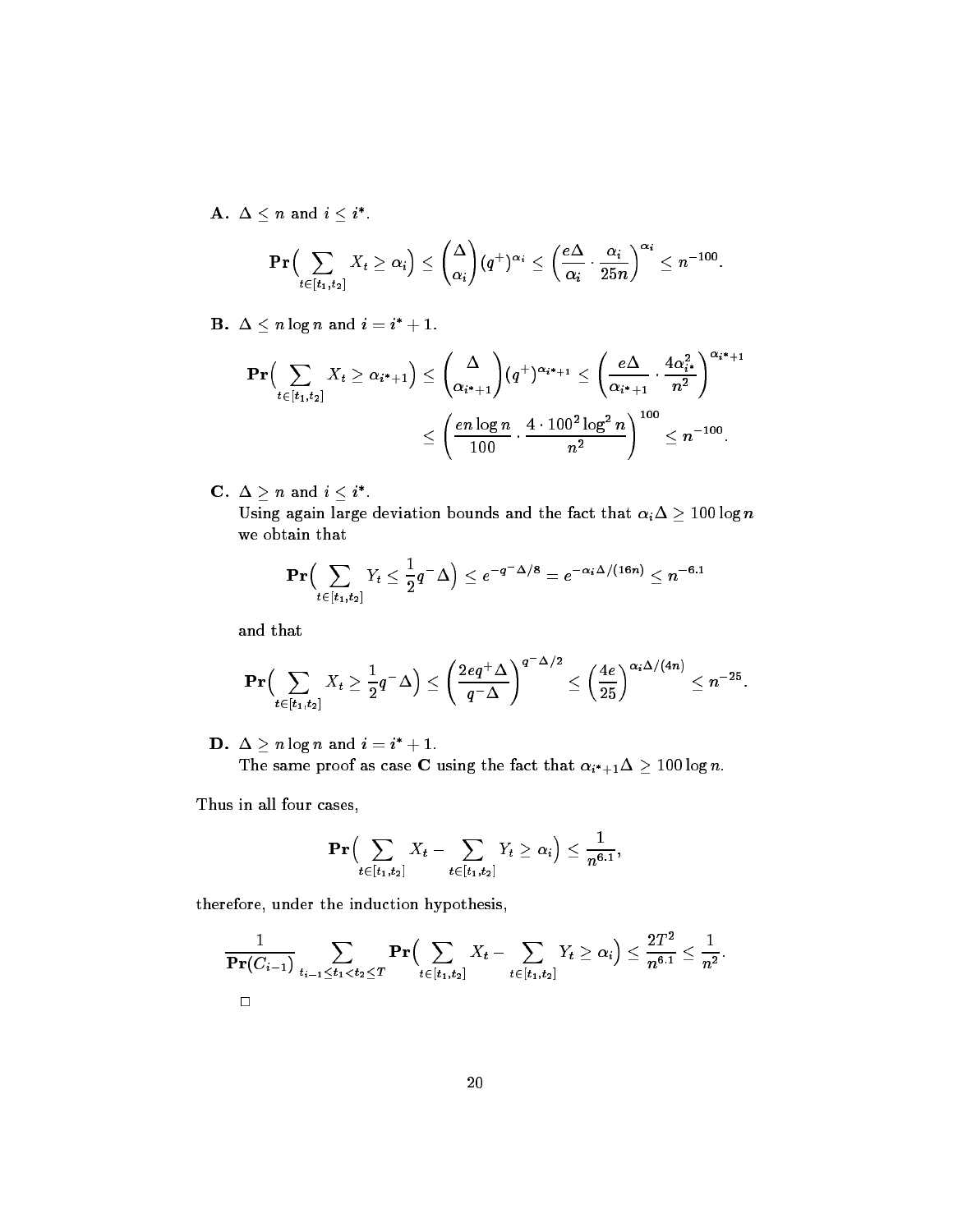Returning to the proof of equation (14), by using the induction hypothesis, Lemmas 11 and 12, and the law of total probability, we can complete the induction as follows:

$$
\begin{aligned}\n\mathbf{Pr}(\neg C_i) &= \mathbf{Pr}(\neg C_i \mid C_{i-1}) \cdot \mathbf{Pr}(C_{i-1}) \\
&\quad + \mathbf{Pr}(\neg C_i \mid \neg C_{i-1}) \cdot \mathbf{Pr}(\neg C_{i-1}) \qquad \text{Now apply IH} \\
&\le \mathbf{Pr}(\neg C_i \mid C_{i-1}) + 2(i-1)/n^2 \\
&= \mathbf{Pr}(\neg C_i \mid C_{i-1}, F_i) \cdot \mathbf{Pr}(F_i \mid C_{i-1}) \qquad \text{Now apply Lemma 12} \\
&\quad + \mathbf{Pr}(\neg C_i \mid C_{i-1}, \neg F_i) \cdot \mathbf{Pr}(\neg F_i \mid C_{i-1}) \qquad \text{Now apply Lemma 11} \\
&\quad + 2(i-1)/n^2 \\
&\le 1/n^2 + 1/n^2 + 2(i-1)/n^2 = 2i/n^2.\n\end{aligned}
$$

#### 5 Hashing

We define a simple hashing algorithm, called  $2$ -way chaining, by analogy with the popular direct chaining method. We use two random hash functions. For each key, the two hash functions define two indices in a table. Each table location contains a pointer to a linked list. When a new key arrives, we compare the current length of the two lists associated to the key, and key is inserted at the end of the shortest list. (The direct chaining method corresponds to having only one associated random index.)

For searching, the two hash values are computed, and two linked lists are searched in alternate order. (That is, after checking the *i*'th element of the first list, we check the i'th element of the second list, then element  $i+1$ of the first list, and so on.) When the shorter list is exhausted, we continue searching the longer list until it is exhausted as well. (In fact, if no deletions are allowed we can stop after checking only one more element in the longer list. For the analysis below, this is immaterial.)

Assume that *n* keys are sequentially inserted by this process to a table of size  $n$ . Theorem 1 analysis implies that with high probability the maximum access time, which is bounded by twice the length of the longest list, is  $2\ln n\ln n/\ln 2 + O(1),$  versus the  $\Theta(\log n/\log\log n)$  time when one random hash function is used. More generally, if  $m$  keys are stored in the table with  $d$  hash functions, then the maximum access time under this scheme is  $2(1+o(1))\ln\ln n/\ln d +\Theta(m/n).$ 

Next we show that the average access time of 2-way chaining is no more than twice the average access time of the standard direct chaining method.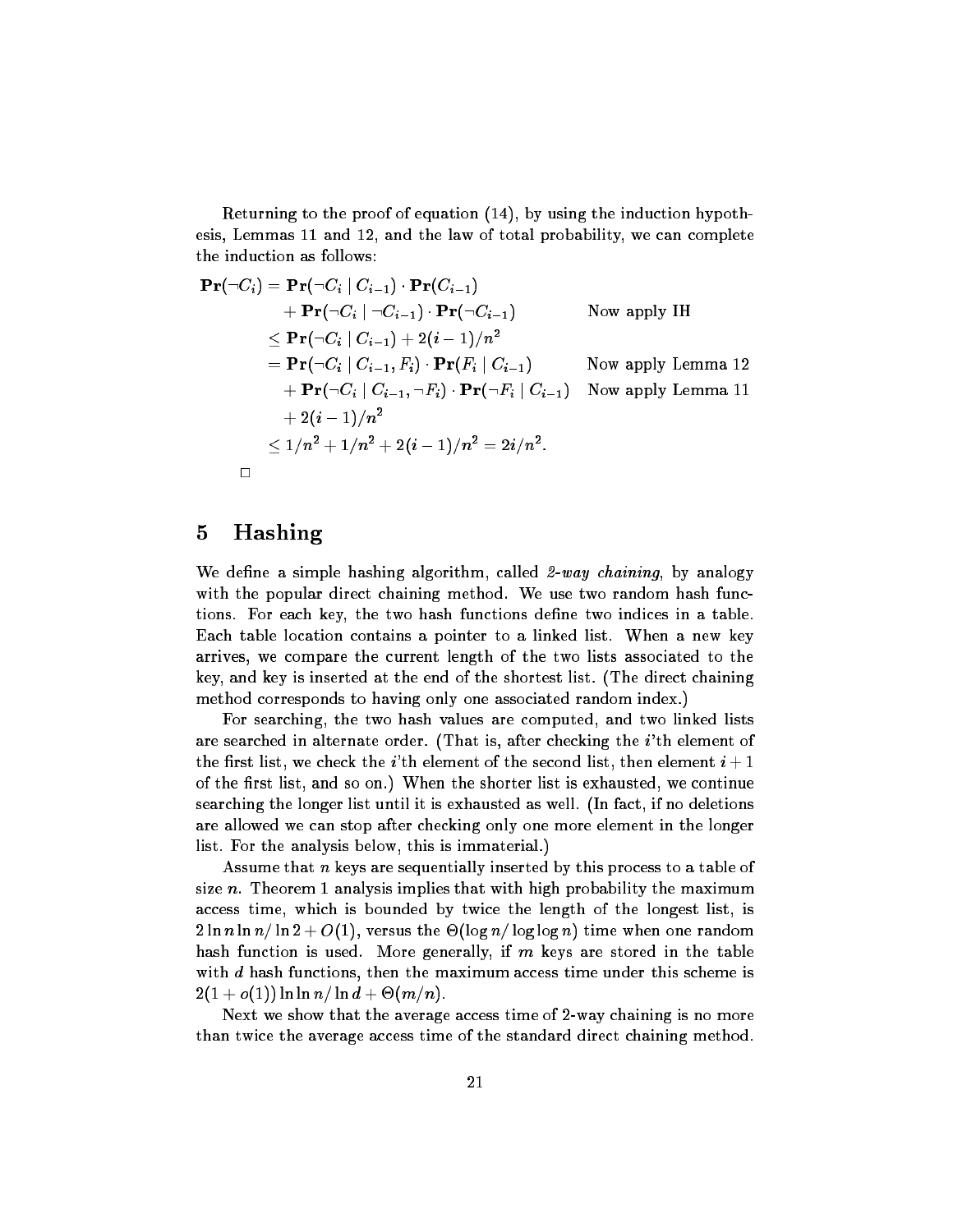As customary, we discuss the average access time separately for successful searches and unsuccessful searches. The latter, denoted  $C_G^{\prime}$ , is bounded by twice the expected cost of checking a list chosen uniformly at random. Therefore

$$
C_G'(m,n)\leq 2+\frac{2m}{n}
$$

:

For successful searches, the cost  $C_G$ , is given by

$$
C_G(m,n) \leq \frac{2}{m} \sum_{1 \leq i \leq m} h_i = \frac{2}{m} \sum_{1 \leq j \leq n} {\lambda_j + 1 \choose 2},
$$

where all the notations are as in Section 2. Since we know that  $\nu_k$  eventually decreases doubly exponentially, we can bound  $C_G$  via the inequality

$$
C_G(m,n)\leq \frac{2}{m}\sum_{k>0}k\nu_{\geq k}.
$$

However we can achieve better bounds, using the majorization Theorem 7. We start from the following:

**Lemma 13** Let  $\bar{v} = (v_1, v_2, \ldots, v_n)$  and  $\bar{u} = (u_1, v_2, \ldots, u_n)$  be two positive integer vectors. If  $\bar{v} \succeq \bar{u}$  then

$$
\sum_{1\leq i\leq n}v_i^2\geq \sum_{1\leq i\leq n}u_i^2.
$$

This lemma is a special case of a well-known theorem from majorization (see e.g. [22]), but for completeness we present a proof.

**Proof:** Let  $\bar{x}$  be a *n*-vector and let  $(\bar{x}, \bar{u})$  denote the inner product of  $\bar{x}$  and  $\bar{u}$ . Consider the linear program

Maximize  $(\bar{x}, \bar{u})$  subject to  $\bar{x} \preceq \bar{v}$  and  $\bar{x} \geq 0$ .

It is easy to check that  $\bar{x} = \bar{u}$  is a feasible point and that the optimal solution is  $\bar{x} = \bar{v}$ . Hence  $(\bar{u}, \bar{u}) \leq (\bar{v}, \bar{u})$ . Now consider the same program with the objective function  $(\bar{x}, \bar{v})$ . Then again  $\bar{x} = \bar{u}$  is a feasible point and the optimal solution is  $\bar{x} = \bar{v}$ . Hence  $(\bar{u}, \bar{u}) \leq (\bar{u}, \bar{v}) \leq (\bar{v}, \bar{v})$ .  $\Box$ 

Consider now the standard direct chaining method. In our terminology it corresponds to the random placement algorithm  $R$  and it therefore majorizes G. It is well known that the cost for successful search for direct chaining is [19, ex. 6.4.34]

$$
C_R(m, n) = \frac{1}{m} \sum_{1 \le j \le n} {\lambda_j^R + 1 \choose 2} = 1 + \frac{m-1}{2n}.
$$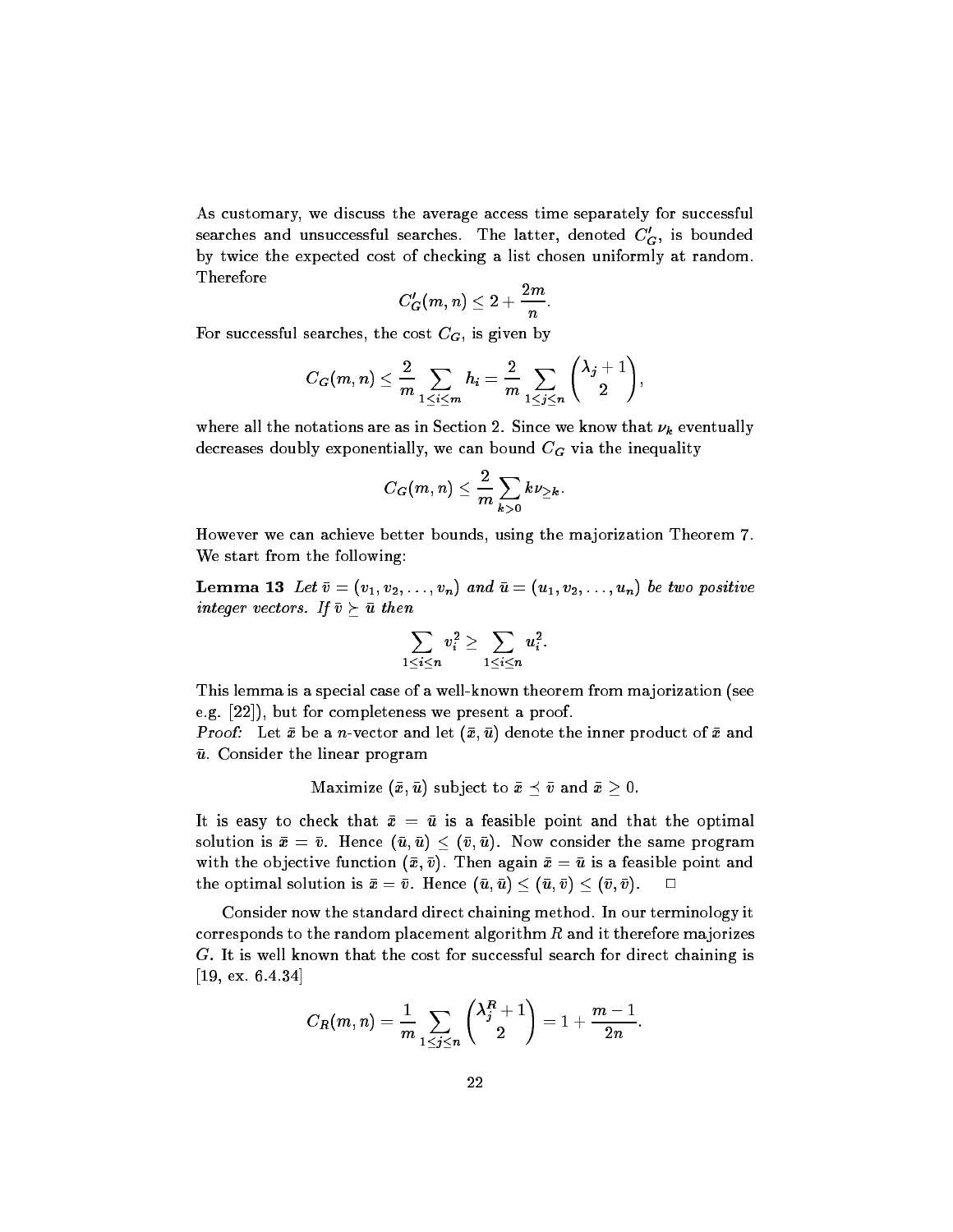Applying the Lemma above we obtain that the cost of successful search in 2-way chaining satisfies

$$
C_G(m,n)\leq 2+\frac{m-1}{n}.
$$

#### 6Competitive Online Load Balancing

### 6.1 Preliminaries

The online load balancing problem is defined as follows. Let  $M$  be a set of servers (or machines) that is supposed to run a set of tasks that arrive and depart in time. Each task j has associated to it a weight, or load,  $w(j) > 0$ , an arrival time  $\tau(j)$ , and a set  $M(j) \subset M$  of servers capable of running it. We distinguish among two variants of this problem: the case of *permanent* tasks, tasks that arrive but never depart, and the case of temporary tasks, that depart the system at a time unknown in advance.

As soon as it arrives, each task must be assigned to exactly one of the servers capable of running it, and once assigned, it can not be transferred to a different server. The assigned server starts to run the task immediately, and continues to run it until the task departs.

When task j arrives, an assignment algorithm must select a server  $i \in$  $M(j)$ , and assign task j to it.

The load on server i at time t, denoted  $L_i^A(t)$ , is the sum of the weights of all the tasks running on server  $i$  at time  $t$  under assignment algorithm  $A$ .

Let  $\sigma$  be a sequence of task arrivals and departures, and let  $|\sigma|$  be the time of the last arrival. Then the cost,  $C_A(\sigma)$ , of an assignment algorithm A on the sequence  $\sigma$ , is defined as

$$
C_A(\sigma)=\max_{0\leq t\leq |\sigma|;i\in M}L_i^A(t).
$$

An on-line assignment algorithm must assign an arriving task  $j$  at time  $\tau(j)$  to a server in  $M(j)$  knowing only  $w(j)$ ,  $M(j)$ , the current state of the servers, and the past  $-$  the decision is made without any knowledge about future arrivals or departures. The *optimal off-line assignment algorithm*, denoted OPT, assigns arriving tasks knowing the entire sequence of task arrivals and departures and does so in a way that minimizes its cost.

The worst case behavior of an on-line algorithm A is characterized by the *competitive ratio* defined as the supremum over all sequences  $\sigma$  of the ratio  $C_A(\sigma)/C_{\text{OPT}}(\sigma)$ .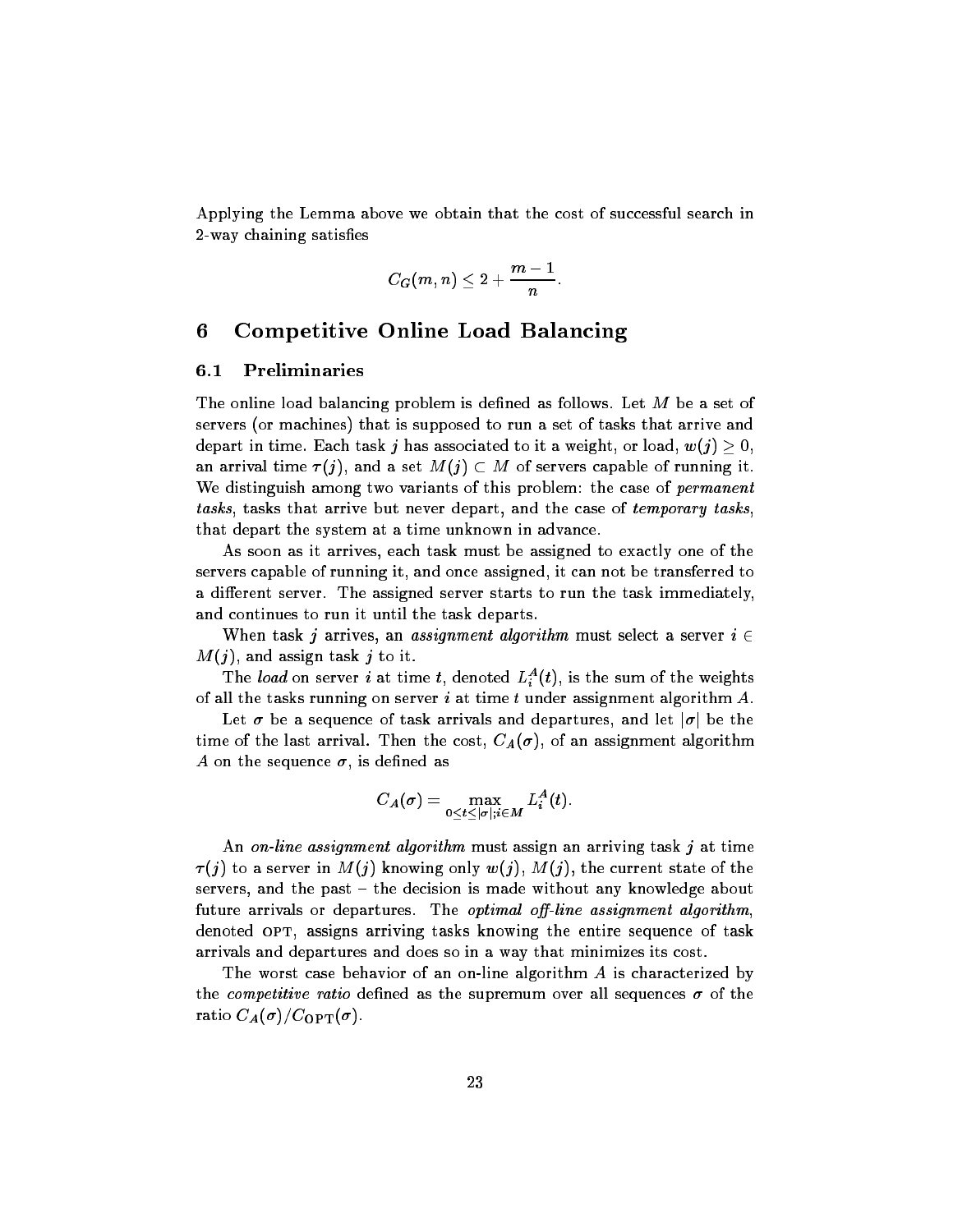To characterize the average behavior of A, let  $C_A(\mathcal{P})$  (resp.  $C_{\text{OPT}}(\mathcal{P})$ ) be the expected cost of algorithm A (resp. OPT) on sequences  $\sigma$  generated by the distribution  $P$ . The competitive ratio of an on-line algorithm A against distribution  $P$  is defined as the ratio  $C_A(P)/C_{\text{OPT}}(P)$ .

Finally, the greedy algorithm is formally defined as follows:

Algorithm GREEDY: Upon arrival of a task j assign it to the server in  $M(j)$  with the current minimum load (ties are broken arbitrarily).

### 6.1.1 Permanent Tasks

For permanent tasks, Azar, Naor and Rom [9] showed that the competitive ratio of the greedy algorithm is  $\Theta(\log n)$  and that no algorithm can do better.

To bring this problem in our framework, we present our results for the case where for each task j the set of servers that can run it,  $M(j)$ , consists of  $d\geq 2$  servers chosen uniformly at random (with replacement), the number of requests  $|\sigma|$  equals n, and all weights are equal. Let  $\mathcal{P}_d$  be the associated probability distribution on request sequences.

**Lemma 14** With probability  $1 - O(1/n)$ ,  $C_{\text{OPT}}(\mathcal{P}_d) = O(1)$ .

Proof: We show that with high probability there is an assignment with cost 10 for the case  $d = 2$ . A fortiori the result is true for  $d > 2$ .

The problem can be reduced to showing that in a random  $n$  by  $n$  bipartite graph  $(U, V, E)$  where each node in U, has two random edges to V, there is an assignment of value 10. Arbitrarily break U into 10 pieces of size  $n/10$ each. We show that each of these pieces contains a perfect matching. By Hall's theorem, the probability that there is no such assignment is bounded by the probability that there is a set of size k in one of the pieces of U whose neighborhood has size less than  $k$ . Ipso facto, this probability is at most

$$
10\sum_{k\leq n/10}\binom{n}{k-1}\binom{n/10}{k}\left(\left(\frac{k-1}{n}\right)^2\right)^k.
$$

Using standard approximations to the binomial coefficients, this is at most

$$
10\sum_{k\leq n/10}\left(\frac{en}{k-1}\right)^{k-1}\left(\frac{en}{10k}\right)^k\left(\left(\frac{k-1}{n}\right)^2\right)^k.
$$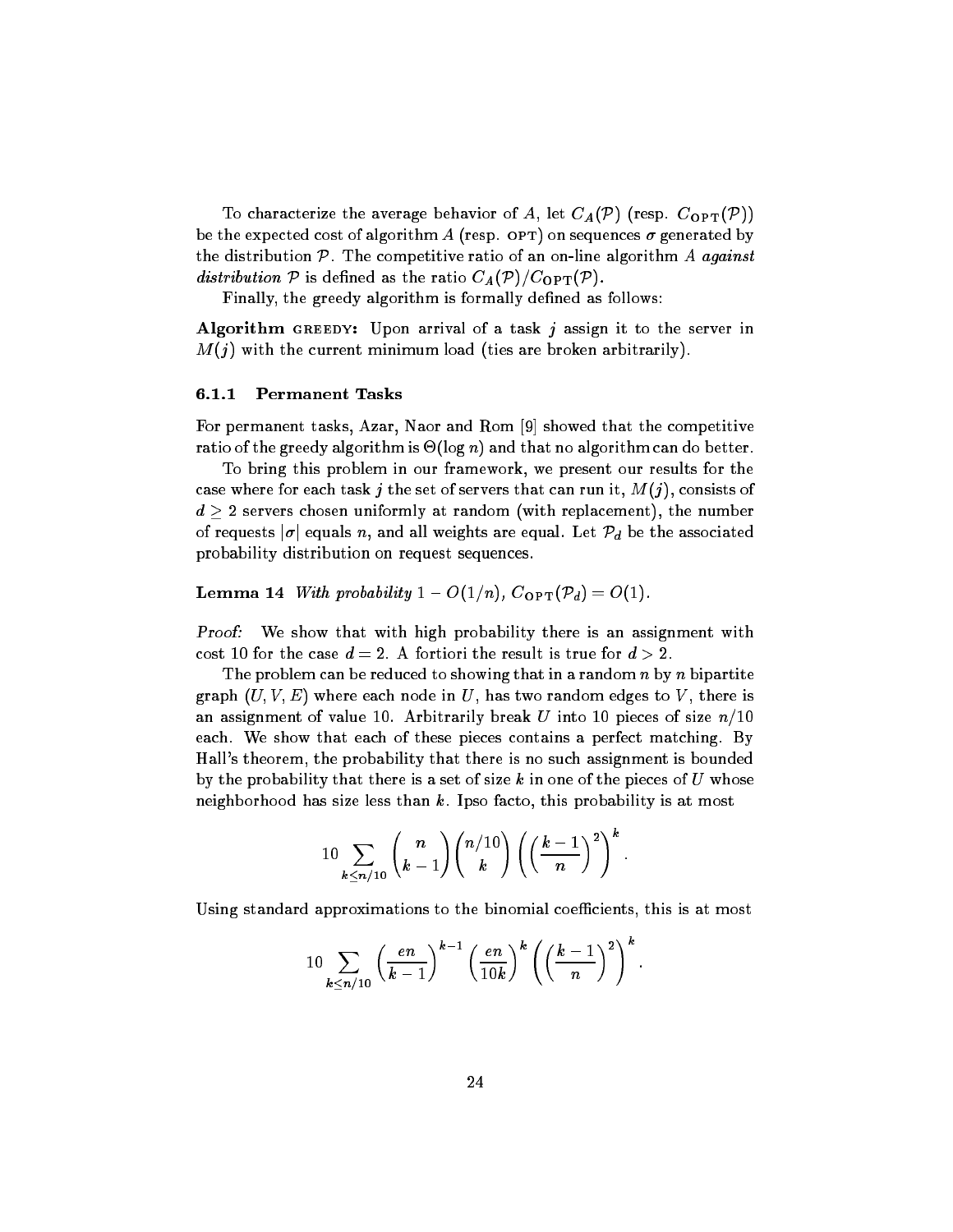Finally, rewriting and simplifying yields

$$
\frac{10}{n}\sum_{k\leq n/10}\frac{k-1}{e}\left(\frac{e^2n^2(k-1)^2}{10k(k-1)n^2}\right)^k=\frac{10}{n}\sum_{k\leq n/10}\frac{k-1}{e}\left(\frac{e^2}{10}\right)^k=O\left(\frac{1}{n}\right).
$$

(A more delicate analysis [15] shows that the maximum load achieved by the off-line case is 2 with high probability, for  $d \ge 2$  and  $m \le 1.6n$ .)

**Lemma 15** With high probability,  $C_{\text{GREEDY}}(\mathcal{P}_d) = O(\log \log n / \log d)$ 

Proof: Follows immediately from Theorem 4.  $\Box$ 

Thus, we obtain the following theorem.

**Theorem 16** The competitive ratio of the GREEDY algorithm against the distribution  $P_d$  is  $O(\log \log n/\log d)$  and no algorithm can do better.

**Proof:** Follows from Lemma 14, Lemma 15, and Corollary 8.  $\Box$ 

### 6.1.2 Temporary Tasks

For temporary tasks, the results of Azar, Broder and Karlin [6], and Azar, Kalyanasundaram, Plotkin, Pruhs and Waarts [8], showed that there is an algorithm with competitive ratio  $\Theta(\sqrt{n})$  and that no algorithm can do better.

It is difficult to construct a natural distribution of task arrivals and departures. As an approximation, we consider the following stochastic process S: First,  $n$  tasks arrive; for each task, the set of servers that can run it consists of  $d > 2$  servers chosen uniformly at random (with replacement). Then the following repeats forever: a random task among those present departs, and a random task arrives, which again may be served by any one of  $d$  random servers. Clearly, in such an infinite sequence, eventually there will be  $n$  tasks which can only be served by one server, and so for trivial reasons the competitive ratio for long enough sequences is 1. However we can state a competitiveness result in the following way:

**Theorem 17** Let  $L_A[t]$  be the maximum load on any server at time t, for tasks arriving according to the stochastic process  $S$ , and assigned using algorithm A, that is,  $L_A[t] = \max_{i \in M} L_i^A(t)$ . Then for any fixed  $t > 0$ , with high probability,

$$
\frac{L_{\text{GREEDY}}[t]}{L_{\text{OPT}}[t]} = O(\log \log n).
$$

**Proof:** Follows from Lemma 14, and Theorem 10.  $\Box$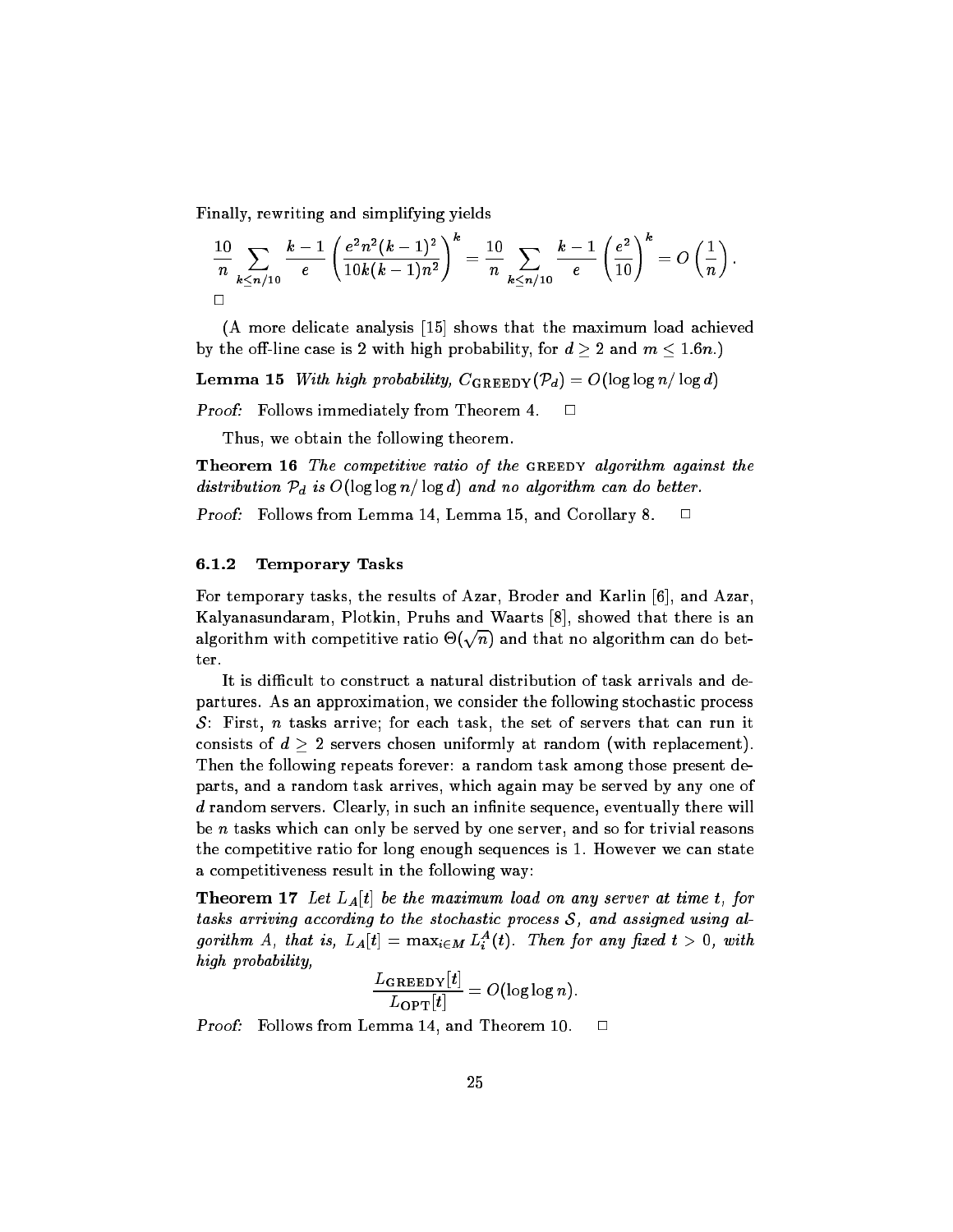#### 7Experimental results

The bound proven in Theorem 4 for the  $O(1)$  term in the formula for the upper bound on the maximum load is rather weak  $(\approx 8)$ , so it might be the case that for practical values of  $n$ , the constant term dominates the  $\ln \ln n / \ln d$  term. However experiments seem to indicate that this is not the case, and in fact even for small values of  $n$  the maximum load achieved with  $d = 2$  is substantially smaller than the maximum load achieved with  $d\,=\,1.$  For the values we considered,  $256\,\leq\,n\,\leq\,16777216,$  increasing  $d$ beyond 2 has only limited further effect. For each value of  $n$  and  $d$  we run 100 experiments. The results are summarized in Figure 1.

Acknowledgment. We wish to thank Martin Dyer, Alan Frieze, and Greg Nelson for several very useful discussions.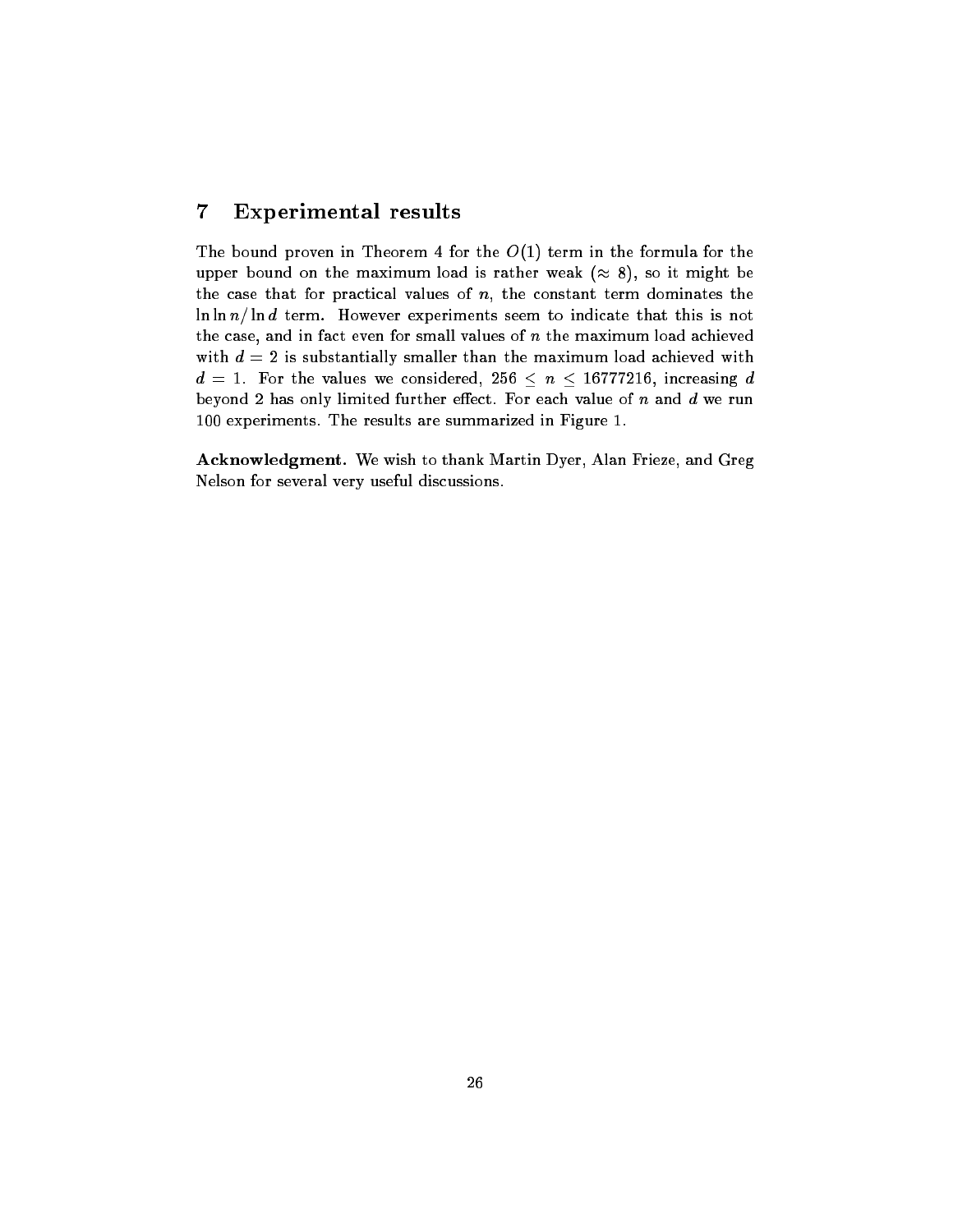| $\boldsymbol{n}$ | $d=1$                                                              | $d=2$              | $d=3$                      | $d=4$                       |
|------------------|--------------------------------------------------------------------|--------------------|----------------------------|-----------------------------|
| $2^8$            | <b>3</b> $1\%$<br>$410\%$<br>$511\%$<br>6 $15\%$<br>$73\%$         | $210\%$<br>$390\%$ | 284%<br>$316\%$            | $299\%$<br>$3 1\%$          |
| $2^{12}$         | $5 \ldots 12\%$<br>$606\%$<br>$717\%$<br>8 $4\%$<br><b>9</b> $1\%$ | $399\%$<br>$41\%$  | $212\%$<br>$3 \ldots 88\%$ | $291\%$<br>$3 9\%$          |
| $2^{16}$         | $718\%$<br>$813\%$<br><b>9</b> 9\%                                 | $364\%$<br>$436\%$ | $3100\%$                   | $2123\%$<br>$3 \ldots 77\%$ |
| $2^{20}$         | $818\%$<br>$961\%$<br>$1010\%$<br>13 $1\%$                         | $4100\%$           | $3100\%$                   | $3100\%$                    |
| 2 <sup>24</sup>  | $912\%$<br>$1073\%$<br>$1113\%$<br>12 $2\%$                        | $4100\%$           | $3100\%$                   | $3100\%$                    |

Figure 1: Experimental maximum load  $(m = n)$ .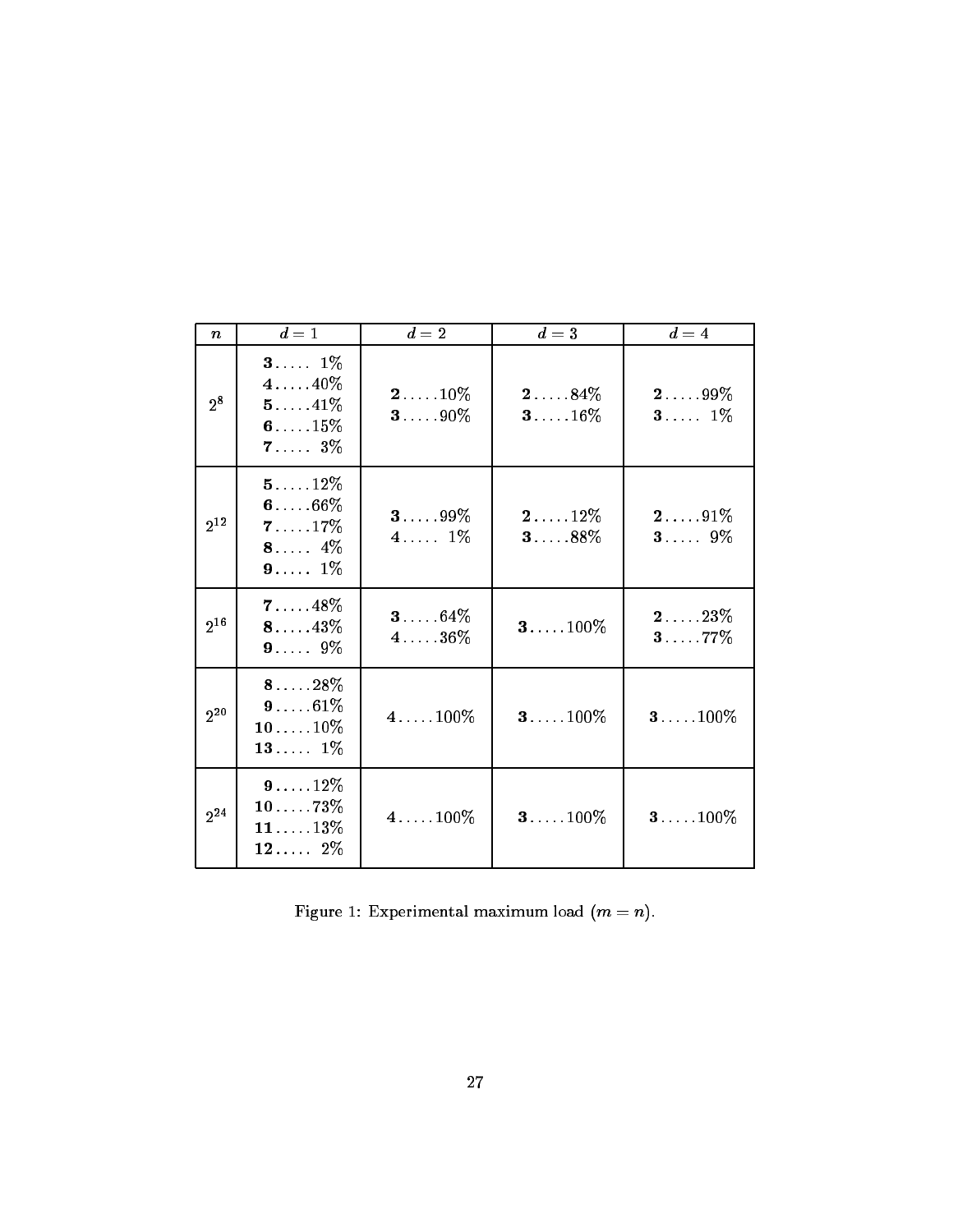## References

- [1] M. Adler, S. Chakrabarti, M. Mitzenmacher, and L. Rasmussen. Parallel randomized load balancing. In Proceedings of the 27th Annual ACM Symposium on Theory of Computing, pages  $238-247$ , 1995.
- [2] N. Alon and J. H. Spencer. The Probabilistic Method. John Wiley and Sons, 1992.
- [3] B. Awerbuch, Y. Azar, and S. Plotkin. Throughput-competitive online routing. In 34th Annual Symposium on Foundations of Computer Science, pages  $32-40$ , Palo Alto, California,  $3-5$  Nov. 1993. IEEE.
- [4] B. Awerbuch, Y. Azar, S. Plotkin, and O. Waarts. Competitive routing of virtual circuits with unknown duration. In Proceedings of 5th  $ACM/SIAM$  Symposium on Discrete Algorithms, pages 321-327, 1994.
- [5] Y. Azar, J. Aspnes, A. Fiat, S. Plotkin, and O. Waarts. On-line load balancing with applications to machine scheduling and virtual circuit routing. In Proceedings of the 25th Annual ACM Symposium on Theory of Computing, pages  $623-631$ , May 1993.
- [6] Y. Azar, A. Z. Broder, and A. R. Karlin. On-line load balancing. In Proceedings of the 33rd Annual IEEE Symposium on Foundations of Computer Science, pages  $218-225$ , 1992.
- [7] Y. Azar, A. Z. Broder, A. R. Karlin, and E. Upfal. Balanced allocations. In Proceedings of the 26th Annual ACM Symposium on Theory of Computing, pages  $593-602$ , 1994.
- [8] Y. Azar, B. Kalyanasundaram, S. Plotkin, K. Pruhs, and O. Waarts. Online load balancing of temporary tasks. In Workshop on Algorithms and Data Structures (WADS), pages 119-130, Montreal, Canada, 1993.
- [9] Y. Azar, J. Naor, and R. Rom. The competitiveness of on-line assignments. In Proceedings of the 3rd Annual ACM-SIAM Symposium on Discrete Algorithms, pages 203-210, 1992.
- [10] A. Z. Broder, A. M. Frieze, C. Lund, S. Phillips, and N. Reingold. Balanced allocations for tree-like inputs.  $IPL$ ,  $55(6)$ : 329-332, 1995.
- [11] A. Z. Broder and A. R. Karlin. Multilevel adaptive hashing. In Proceedings of the 1st Annual ACM-SIAM Symposium on Discrete Algorithms, pages 43-53, 1990.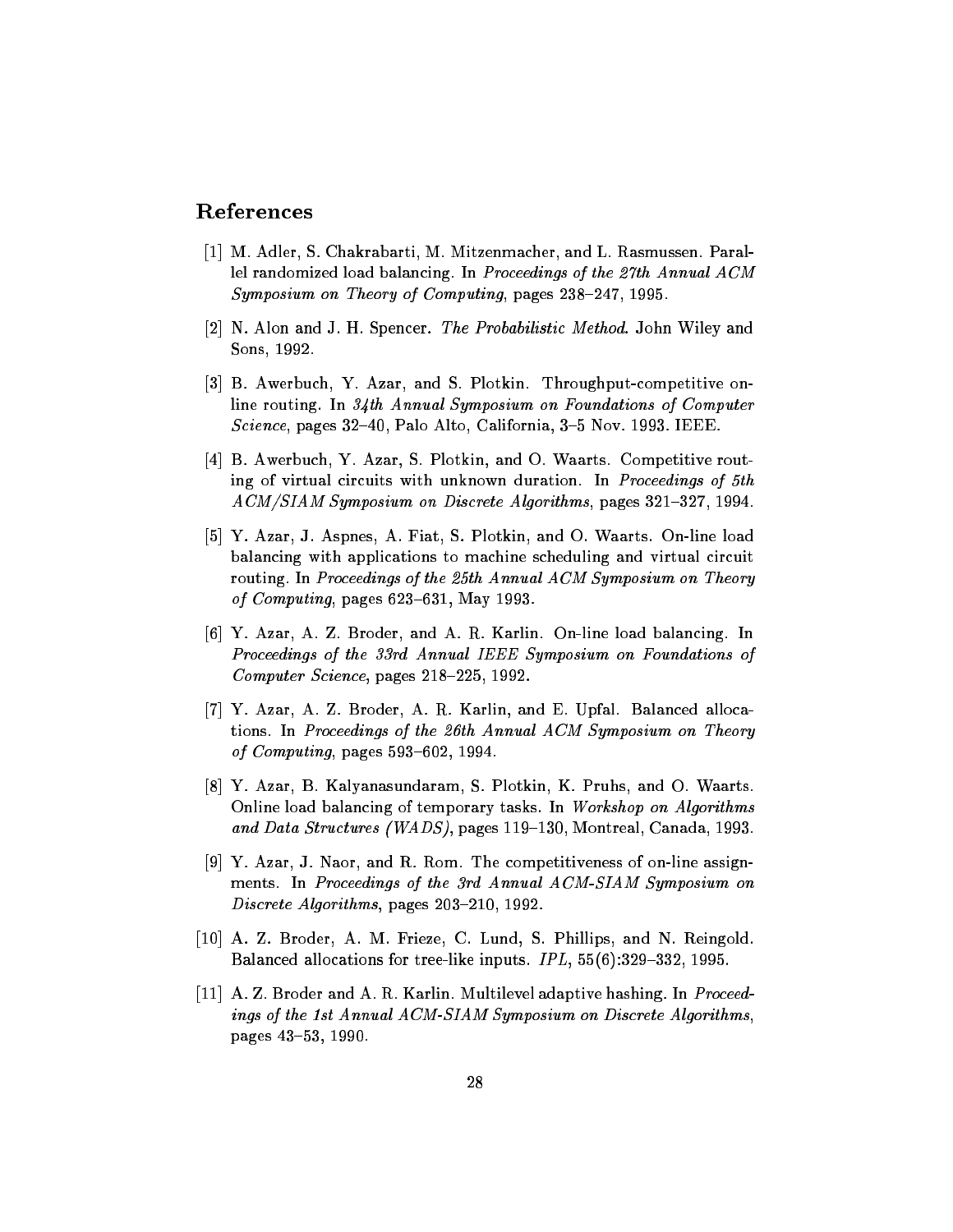- [12] A. Czumaj and V. Stemann. Randomized allocation processes. In Proceedings of the 38th Annual IEEE Symposium on Foundations of Computer Science, 1997.
- [13] M. Dietzfelbinger, A. R. Karlin, K. Mehlhorn, F. Meyer auf der Heide, H. Rohnert, and R. E. Tarjan. Dynamic perfect hashing: Upper and lower bounds.  $SIAM$  Journal on Computing,  $23(4)$ :738-761, 1994.
- [14] M. L. Fredman, J. Komlós, and E. Szemerédi. Storing a sparse table with  $O(1)$  worst case access time. Journal of the ACM, 31:538-544. 1984.
- [15] A. M. Frieze. Personal communication. 1994.
- [16] G. H. Gonnet. Expected length of the longest probe sequence in hash code searching. Journal of the  $ACM$ ,  $28(2):289-304$ , April 1981.
- [17] N. L. Johnson and S. Kotz. Urn Models and Their Application. John Wiley & Sons, 1977.
- [18] R. M. Karp, M. Luby, and F. Meyer auf der Heide. Efficient PRAM simulation on a distributed memory machine. In Proceedings of the  $24th$  Annual ACM Symposium on Theory of Computing, pages 318-326, 1992.
- [19] D. E. Knuth. The Art of Computer Programming, Vol. III: Sorting and Searching. Addison-Wesley, 1973.
- [20] V. F. Kolchin, B. A. Sevastyanov, and V. P. Chistyakov. Random Allocations. John Wiley & Sons, 1978.
- [21] P. D. Mackenzie, C. G. Plaxton, and R. Rajaraman. On contention resolution protocols and associated probabilistic phenomena. In Proceedings of the 26th Annual ACM Symposium on Theory of Computing, pages 153-162, 1994.
- [22] A. W. Marshall and I. Olkin. Inequalities: Theory of Majorization and its Applications. Academic Press, 1979.
- [23] M. Mitzenmacher. Load balancing and density dependent jump Markov processes (extended abstract). In Proceedings of the 37th Annual IEEE Symposium on Foundations of Computer Science, pages  $213-222$ , 1996.
- [24] M. Mitzenmacher. The Power of Two Choices in Randomized Load Balancing. PhD thesis, University of California, Berkeley, 1996.